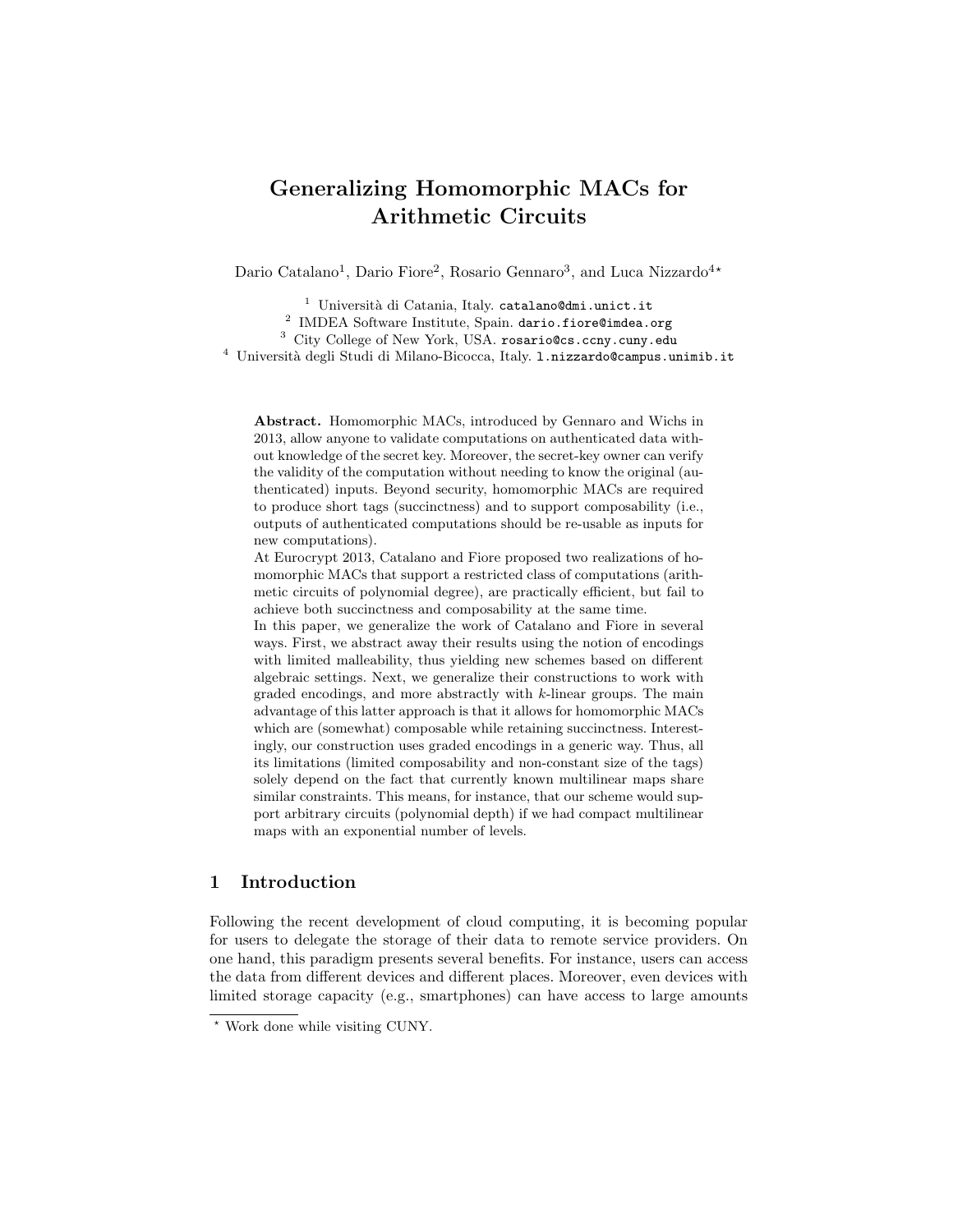of data. On the other hand, outsourcing data to remote (possibly untrusted) providers exposes the users to severe risks of privacy and integrity. While the community has devoted a lot of effort to finding ways to solve the privacy issue (notably the ground-breaking work on fully-homomorphic encryption [29]), the problem of integrity has received less attention. In particular, in this work we consider the following problem. Imagine that Alice wants to outsource a large amount of data to the cloud so that she can later (reliably) delegate the cloud to perform computation on such data. By "reliably" here we mean that the cloud should perform the computation and also be able to convince Alice that the computation was carried out correctly. What makes this task non trivial is that Alice does not keep a local copy of her data (i.e., the input of the computation) and that the communication complexity of the protocol should not depend on the size of the input. The latter restriction, for instance, rules out trivial solutions in which Alice can send signed data to the cloud and then ask the same (signed) data back in order to rerun the computation locally.

To solve this problem Gennaro and Wichs [28] put forward the notion of homomorphic message authenticators (homomorphic MACs, for short). Informally, a homomorphic MAC allows anyone, without knowledge of the secret key, to validate computations on authenticated data, and allows the secret-key owner to verify the results of these computations without knowing the original authenticated inputs. Slightly more in detail, a homomorphic MAC scheme enables a user to use his secret key to generate a tag  $\sigma$  that authenticates a message m. Later, given tags  $\sigma_1, \ldots, \sigma_n$  for messages  $m_1, \ldots, m_n$ , anyone can run a program P over  $\sigma_1, \ldots, \sigma_n$  to generate a short tag that authenticates (the output of)  $\mathcal{P}(m_1, \ldots, m_n)$ . To properly formalize the idea of authenticating a program's output, Gennaro and Wichs introduced the notion of labeled data and programs. The label of some message m is simply some string  $\tau$ , which is used as auxiliary information to authenticate m. Intuitively, one can think of labels as names (or indexing) of the data. For instance, if a company outsources a database with information on its employees, the label " $(salary, i)$ " might be used to indicate the salary value in the record corresponding to employee i. A labeled program  $\mathcal P$ generalizes labeling to computations as follows.  $P$  is defined by a circuit f and a set of labels  $(\tau_1 \ldots, \tau_n)$ , one for each of the circuit's input wires. Intuitively, labeled programs provide a way to specify on which inputs the circuit has to be evaluated, without having to specify the exact values for such inputs. Basically, input labels can be seen as variable names in programming languages. In this sense, given a labeled program  $\mathcal{P} = (f, \tau_1, \ldots, \tau_n)$  and a set of tags  $\sigma_1, \ldots, \sigma_n$ —each authenticating  $m_i$  under label  $\tau_i$ —anybody can run the (homomorphic) evaluation algorithm  $\sigma \leftarrow \text{Eval}(\mathcal{P}, \sigma_1, \ldots, \sigma_n)$  to obtain a tag  $\sigma$  that authenticates  $m = \mathcal{P}(m_1, \ldots, m_n)$  as the output of  $\mathcal P$  run on inputs labeled by  $\tau_1, \ldots, \tau_n$  respectively.

Homomorphic MACs are required to satisfy three main properties. (1) They must be secure, i.e., an adversary that can (adaptively) see the tags corresponding to polynomially many messages of his own choice, should not be able to produce valid tags for messages that are not produced as the output of  $P(2)$  A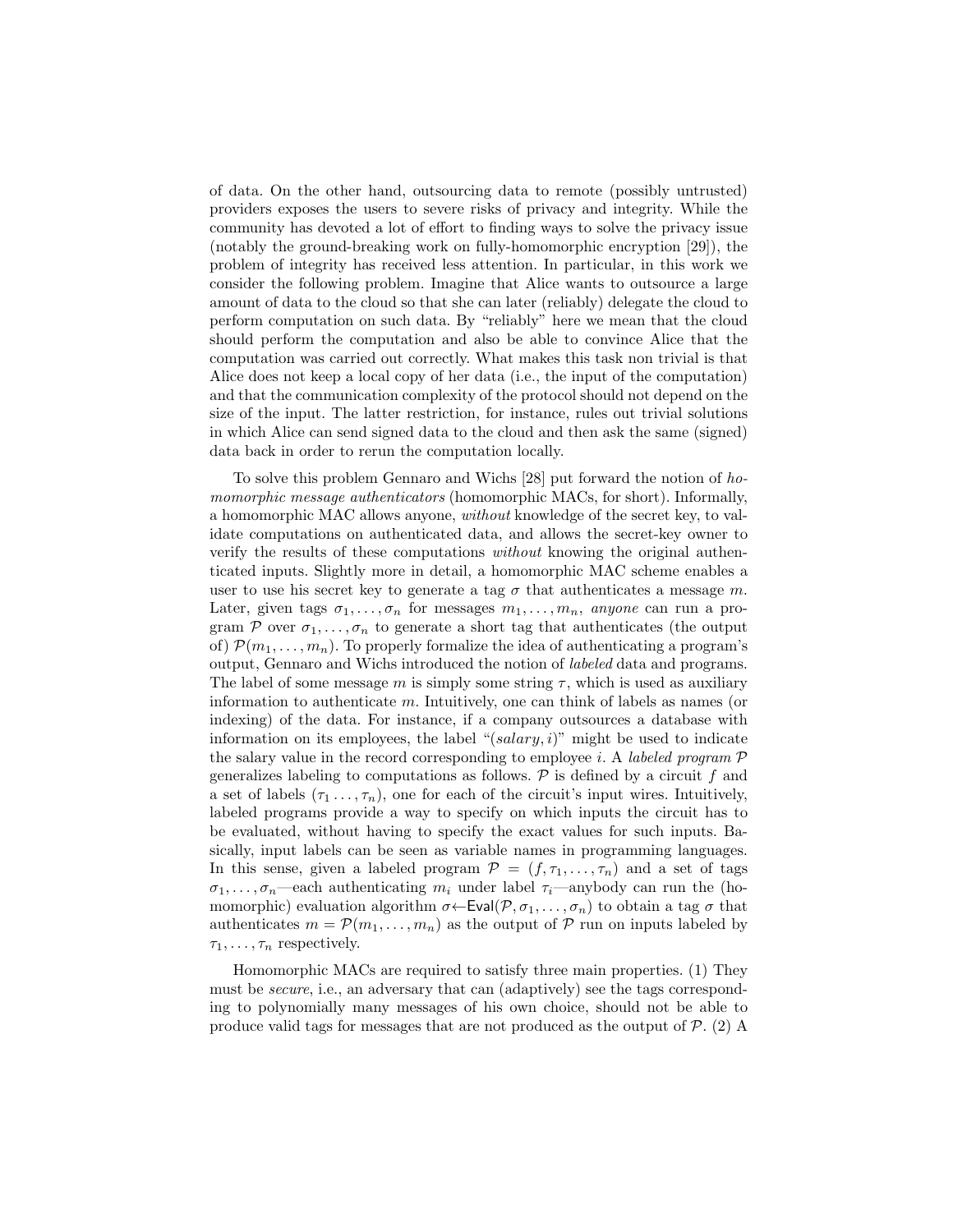homomorphic MAC should be *succinct*, in the sense that the authenticity of  $\mathcal{P}$ 's output should be certifiable using much less communication than what required to send the original inputs. (3) Finally, a homomorphic MAC should be composable, in the sense that tags authenticating previous computations should be usable as inputs to further authenticate new computations, i.e., computations executed on the results of other computations.

In terms of realizations, Gennaro and Wichs [28] proposed a *fully* homomorphic MAC scheme that achieves all the above three properties for arbitrary programs. On the negative side, their construction is unfortunately rather inefficient as it relies on the full power of fully homomorphic encryption. Moreover, it guarantees security only with respect to adversaries that are allowed to ask a constant number of verification queries. In recent work [16], Catalano and Fiore proposed a realization of homomorphic MACs that, while less general than [28], is more interesting from a practical point of view: it is more efficient, it guarantees security for an unbounded number of verification queries, and it can be based on minimal assumptions (OWFs). On the negative side, this efficiency gain comes at the cost of a somewhat reduced flexibility. More precisely, in [16] two solutions are proposed. The first one achieves full composability but guarantees succinctness only for circuits of low degree. The second construction, instead, achieves succinctness but does not guarantee fully-fledged composability<sup>5</sup>.

Our Contribution. In this paper, we generalize the work of Catalano and Fiore, by proposing new constructions and extensions for their paradigm. In particular, our contribution is threefold.

First, we devise a general methodology to construct succinct homomorphic MACs using the notion of encodings with limited malleability first introduced in [8]. Very informally, these are encodings that are additively homomorphic and, at the same time, believed not to be multiplicative homomorphic. A bit more precisely, for the case of deterministic encodings, we require that given the econding of the  $\ell$  powers of a random x, it must be computationally hard to come up with the encoding of  $1/x$ . We show that by encoding x as  $g^x$ , then the original scheme in [16] can be seen as an instance of our abstraction.

By replacing  $g^x$  in [16] with  $Enc(x)$ , and presenting encodings based on different intractability assumptions, we then obtain new homomorphic MAC schemes, relying on such assumptions. In particular, we discuss encoding instantiations based on partially-homomorphic encryption schemes, such as Paillier [36], Boneh-Goh-Nissim [13] and Brakerski-Vaikuntanathan [15]. We remark that all such schemes, constitute examples of randomized encodings. In order for our proofs to go through, however, we need to be able to check when two encodings encode the same element. To accommodate this, our security assumption must

<sup>&</sup>lt;sup>5</sup> This second scheme guarantees what the authors call *local composability*. In a nutshell, local composability allows to arbitrarily compose programs only when all the compositions are performed by the same entity.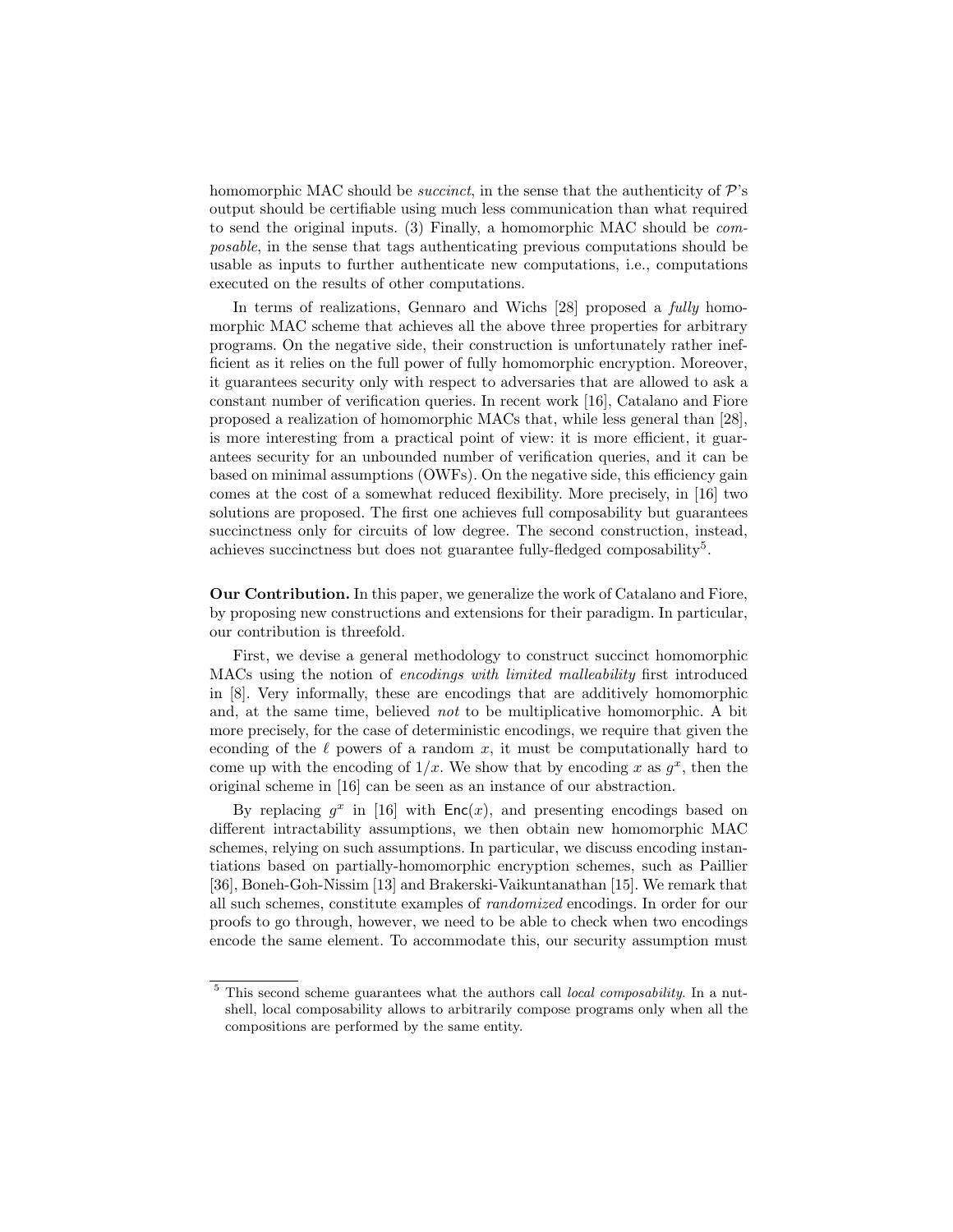be strengthened to assume that computing an encoding of  $1/x$  remains hard even if these encryption schemes are not semantically secure<sup>6</sup>.

The final resulting assumption (which we call  $\ell$ -inversion resistance in the paper) is quite strong and somewhat non-standard: it is "non-constant" as it depends on the parameter  $\ell$ , and also requires, in the security simulation, the hypothetical existence of a "distinguisher" that breaks the semantic security of the underlying encryption schemes. Yet assumptions of this type have been regularly used for many protocols in this area (e.g. [8, 26], cf. Footnote 6), and an intriguing open problem is to figure out how necessary they are.

For the same reason as in [16], though, the use of encodings for obtaining compact tags undermines the composability property. Our second contribution is a solution to this issue, which is obtained by further generalizing the idea of encodings with limited malleability. In particular, we build on socalled graded encodings, a notion recently proposed by Garg, Gentry and Halevi [24], that also provides an "approximate" realization of (leveled) multilinear groups. Basically, graded encodings are encodings that are additively homomorphic in the usual sense and multiplicatively homomorphic in a limited sense.<sup>7</sup> Our second construction uses graded encodings to obtain a homomorphic MAC scheme that achieves both composability and succinctness at the same time. In particular, if we instantiate our MAC by using the GGH graded encoding, we then obtain a scheme that allows for the following process: (1) one can generate constant-size tags, each authenticating the results of a computation  $y_i = f_i(m_1, \ldots, m_n)$  for  $i = 1$  to t, where each  $f_i$  is an arithmetic circuit of degree at most  $D = \text{poly}(\lambda)$ ; (2) one can compose the above computations  $f_i$ by using a "composition circuit"  $\phi$  of degree at most k. Namely, one can finally authenticate  $y = \phi(y_1, \ldots, y_t) = f^*(m_1, \ldots, m_n)$ , where  $f^* = \phi(f_1, \ldots, f_t)$ . Here  $k$  is the degree of the multilinear groups. The size of the produced tags is linear in the degree of the composition circuit  $\phi$ . Compared to the scheme of Catalano and Fiore, ours supports the same class of computations (i.e., arithmetic circuits of polynomial degree) but enjoys a higher degree of composability, and preserves succinctness as long as the composition circuit is low-degree.

Finally, we observe that our second scheme discussed above is generically built from multilinear maps. In particular, all its limitations (bounded circuits and size of the tags) are inherited from the current realizations of multilinear maps (e.g., GGH encodings): we support circuits of polynomial degree because the maps have polynomially-many levels, and our tags have size linear in the de-

 $6$  There is no contradiction here, as we are requiring the adversary to *compute* something ( $Enc(1/x)$ ) even if it is easy to decide if a given value t is an encoding of 0 or not. A similar situation arises in the SNARK protocols of [8, 26], when implemented with a randomized encoding – however in their case the assumptions made on the encoding are knowledge, non-falsifiable, ones (i.e. it is hard to compute  $t = enc(x)$ with  $x$  satisfying certain constraints, without knowing  $x$ ). Our assumption is falsifiable and conceptually simpler, though we do not know of any reduction from one to the other.

 $7$  Roughly speaking, the multiplicative homomorphism is limited in the sense that the result of a multiplication lies into a different encoding set.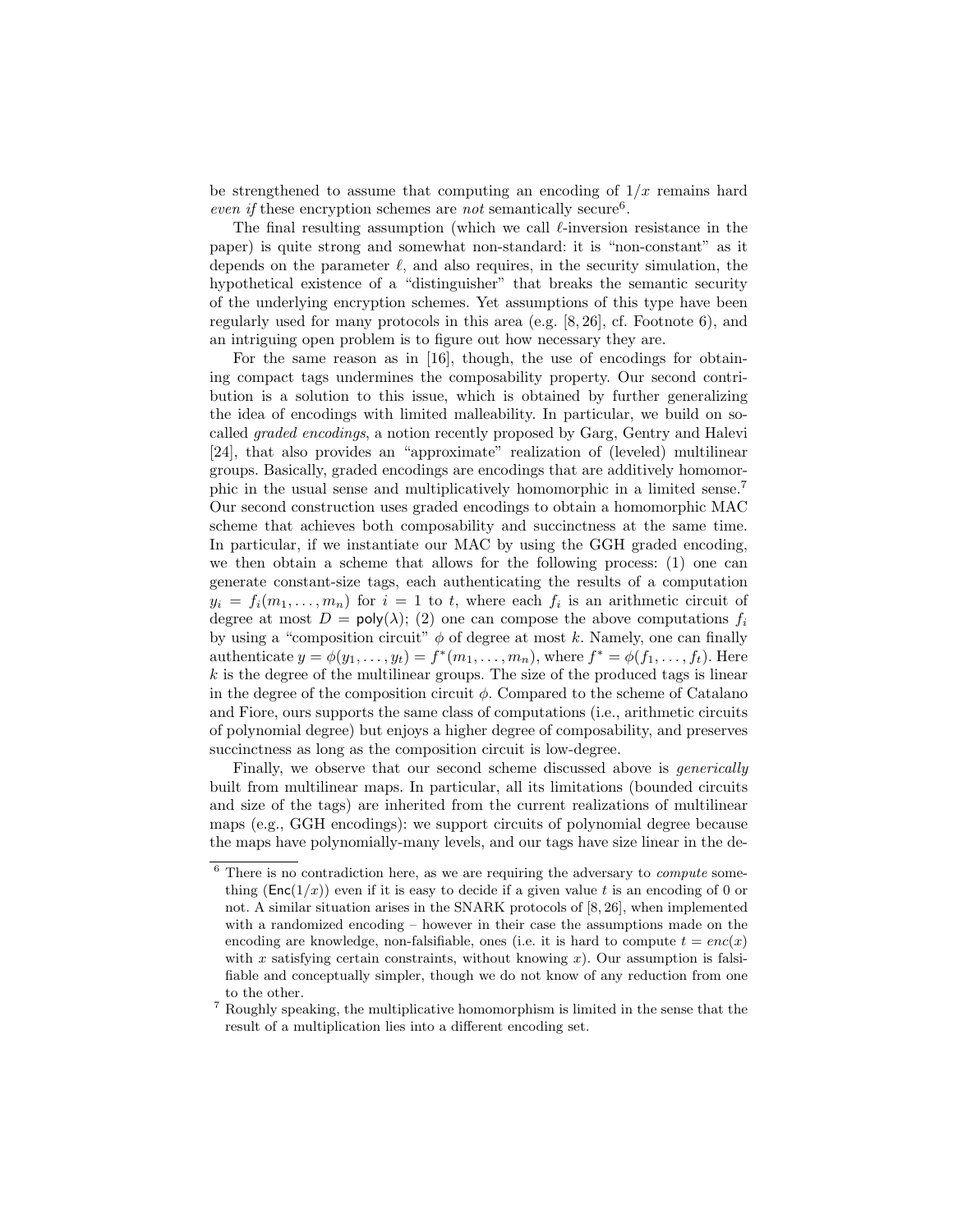gree of the composition circuit because the maps are not compact. This means that our scheme would support arbitrary circuits (polynomial depth) if we had compact multilinear maps with an exponential number of levels. Furthermore, our generic construction is proven secure against adversaries making an unbounded number of verification queries, in contrast to the fully-homomorphic MAC of Gennaro-Wichs, that can support only a constant number of verification queries. Therefore, although such powerful algebraic tools are not known, our result has the potential of yielding a fully-fledged homomorphic MAC.

Related Work. The problem of realizing homomorphic (mostly linear) authenticators either in the symmetric setting (MACs) or in the asymmetric one (signatures) has been the subject of several recent papers, starting with the seminal work of Johnson et al. [33]. The subject became popular more recently, due to an important application of homomorphic signatures to linear network coding. Efficient schemes of this primitive have been proposed both in the random oracle  $[10, 27, 12, 17]$  and in the standard model  $[1, 2, 18, 19, 23, 3]$ . Realizations for more complex functionalities (i.e., beyond linear) have been proposed only very recently [11, 28, 16, 4]. In addition to the works of Gennaro-Wichs [28] and Catalano-Fiore [28] that we already discussed in the previous section, it is worth mentioning two more works that are closely related to ours. Boneh and Freeman defined the notion of (fully) homomorphic signatures and showed a realization for bounded (constant) degree polynomials, from ideal lattices [11]. Compared to our work (and more in general to homomorphic MACs) this solution has the obvious advantage of allowing for public verifiability. On the negative side, however, it is not truly practical and the bound on the degree of the supported polynomials is more stringent than in our case (as they can support only polynomials of constant degree). Very recently, Backes, Fiore and Reischuk [4] put forward the notion of homomorphic MACs with efficient verification, which extends homomorphic MACs by requiring the verification algorithm to run more efficiently than the time necessary to compute the program  $\mathcal P$  against which it verifies (precisely, they require amortized constant time). In [4], they propose a construction of this primitive based on the decision linear assumption and show applications to verifiable delegation of computation on outsourced data.

Other related work. Homomorphic signatures could be realized by using Succinct Non-interactive Arguments of Knowledge (SNARKs) [6]. Informally, a SNARK allows to construct a succinct argument that can be used to prove knowledge of the witness of a given any NP statement. SNARKs enjoy the nice property that the size of the proof is independent of the size of both statement and witness. A drawback of SNARKs is that they are not very efficient in practice and require either the random oracle model [35] or non-standard, non-falsifiable assumptions [30]. Moreover, the composability of homomorphic signatures obtained via SNARKs seems to be very limited [39, 7].

Homomorphic authenticators are also related to memory delegation [20] and verifiable computation  $[34, 35, 31, 25, 5, 37, 22]$ . We refer to  $[28]$  for a detailed discussion about similarities with these primitives.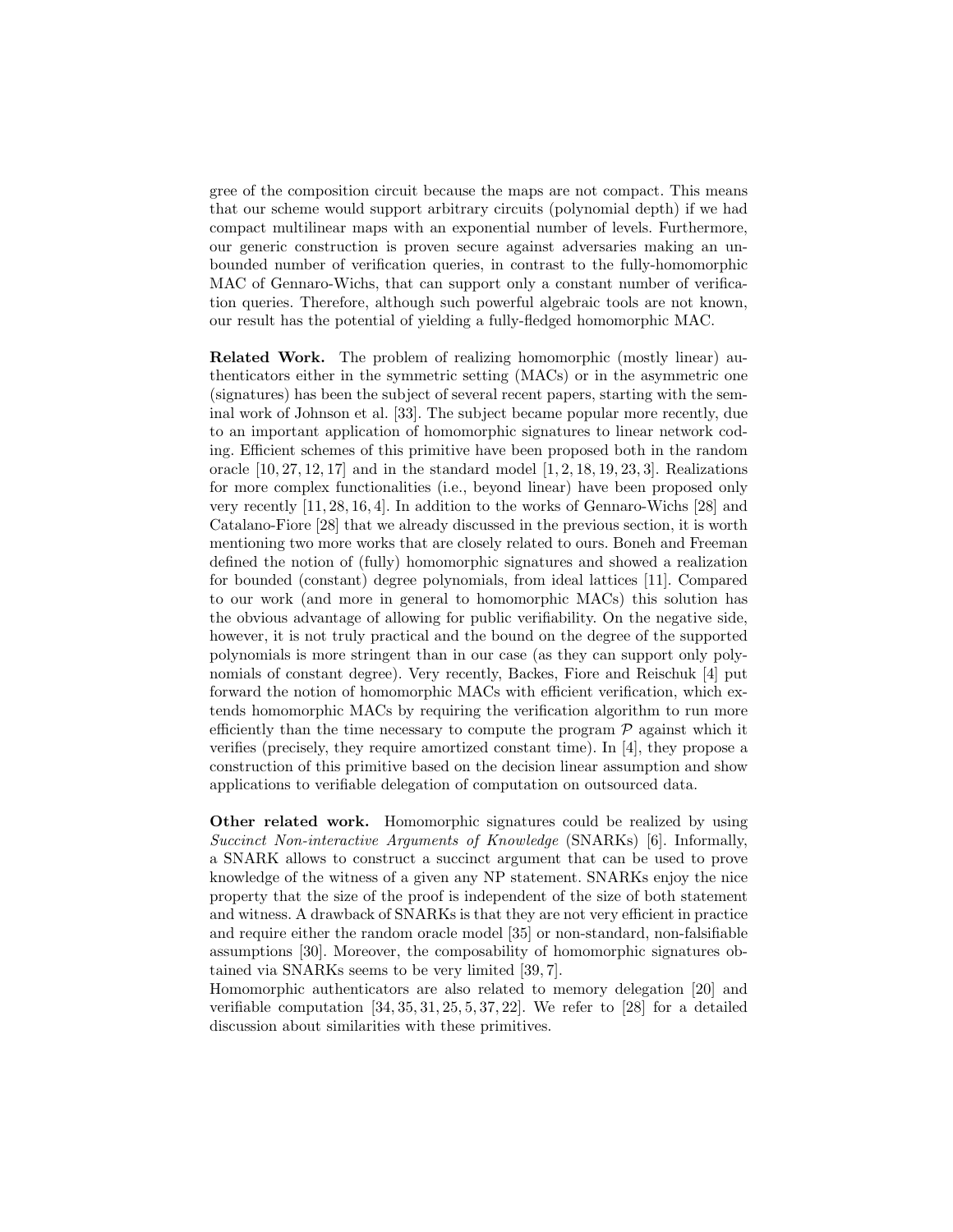## 2 Background and Definitions

In our work we use the notion of arithmetic circuits and related definitions. For lack of space, we refer the interested reader to [38] for a nice survey on this subject.

### 2.1 Homomorphic Message Authenticators

Labeled Programs. First, let us recall the notion of labeled programs introduced by Gennaro and Wichs in [28]. A labeled program  $P$  is defined by a tuple  $(f, \tau_1, \ldots, \tau_n)$  where  $f : \mathbb{F}^n \to \mathbb{F}$  is a circuit, and the binary strings  $\tau_1, \ldots, \tau_n \in \{0,1\}^*$  are the *labels* of the input nodes of f. Given some labeled programs  $\mathcal{P}_1, \ldots, \mathcal{P}_t$  and a function  $g : \mathbb{F}^t \to \mathbb{F}$ , the composed program  $\mathcal{P}^* = g(\mathcal{P}_1, \ldots, \mathcal{P}_t)$  is the circuit which evaluates a circuit g on the outputs of  $\mathcal{P}_1, \ldots, \mathcal{P}_t$  respectively. The labeled inputs of  $\mathcal{P}^*$  are all distinct labeled inputs of  $\mathcal{P}_1, \ldots, \mathcal{P}_t$ , i.e., all inputs with the same label are put together in a single input of the new program. We denote with  $\mathcal{I}_{\tau} = (g_{id}, \tau)$  the *identity program* with label  $\tau$  where  $g_{id}$  is the canonical identity function and  $\tau \in \{0,1\}^*$  is some input label. Notice that any program  $\mathcal{P} = (f, \tau_1, \dots, \tau_n)$  can be expressed as the composition of *n* identity programs  $P = f(\mathcal{I}_{\tau_1}, \dots, \mathcal{I}_{\tau_n}).$ 

Homomorphic Authenticator Scheme. A homomorphic message authenticator scheme HomMAC consists of the following four algorithms:

- KeyGen( $1^{\lambda}$ ): on input the security parameter  $\lambda$ , the key generation algorithm outputs a secret key sk and a public evaluation key ek.
- Auth(sk,  $\tau$ , m): given the secret key sk, an input-label  $\tau$  and a message  $m \in \mathcal{M}$ , it outputs a tag  $\sigma$ .
- Ver(sk,  $m, \mathcal{P}, \sigma$ ): given the secret key sk, a message  $m \in \mathcal{M}$ , a program  $\mathcal{P} =$  $(f, \tau_1, \ldots, \tau_n)$  and a tag  $\sigma$ , the verification algorithm outputs 0 (reject) or 1 (accept).
- Eval(ek, f,  $\sigma$ ): given the evaluation key ek, a circuit  $f : \mathcal{M}^n \to \mathcal{M}$  and a vector of tags  $\sigma = (\sigma_1, \ldots, \sigma_n)$ , the evaluation algorithm outputs a new tag  $\sigma$ .

AUTHENTICATION CORRECTNESS. Intuitively, a homomorphic MAC satisfies this property if any tag  $\sigma$  generated by the algorithm Auth(sk,  $\tau$ , m) authenticates with respect to the identity program  $\mathcal{I}_{\tau}$ . Formally, we require that for any message  $m \in \mathcal{M}$ , all keys (sk, ek)  $\stackrel{\$}{\leftarrow}$  KeyGen(1<sup> $\lambda$ </sup>), any label  $\tau \in \{0,1\}^*$ , and any tag  $\sigma \stackrel{\hspace{0.1em}\mathsf{\scriptscriptstyle\$}}{\leftarrow}$  Auth(sk,  $\tau,m$ ), it holds: Pr[Ver(sk,  $m, {\mathcal{I}}_{\tau}, \sigma)=1]=1.$ 

EVALUATION CORRECTNESS. Informally, this property states that if the evaluation algorithm is given a vector of tags  $\sigma = (\sigma_1, \ldots, \sigma_n)$  such that each  $\sigma_i$ authenticates some message  $m_i$  as the output of a labeled program  $\mathcal{P}_i$ , then the tag  $\sigma$  produced by Eval must authenticate  $f(m_1, \ldots, m_n)$  as the output of the composed program  $f(\mathcal{P}_1, \ldots, \mathcal{P}_n)$ .

More formally, let us fix a pair of keys (sk, ek)  $\stackrel{\$}{\leftarrow}$  KeyGen(1<sup> $\lambda$ </sup>), a function  $g: \mathcal{M}^t \to \mathcal{M}$  and any set of message/program/tag triples  $\{(m_i, \mathcal{P}_i, \sigma_i)\}_{i=1}^t$  such that  $\text{Ver}(\textsf{sk}, m_i, \mathcal{P}_i, \sigma_i) = 1$ . If  $m^* = g(m_1, \ldots, m_t)$ ,  $\mathcal{P}^* = g(\mathcal{P}_1, \ldots, \mathcal{P}_t)$ , and  $\sigma^* = \textsf{Eval}(\textsf{ek}, g, (\sigma_1, \ldots, \sigma_t)),$  then it must hold:  $\textsf{Ver}(\textsf{sk}, m^*, \mathcal{P}^*, \sigma^*) = 1.$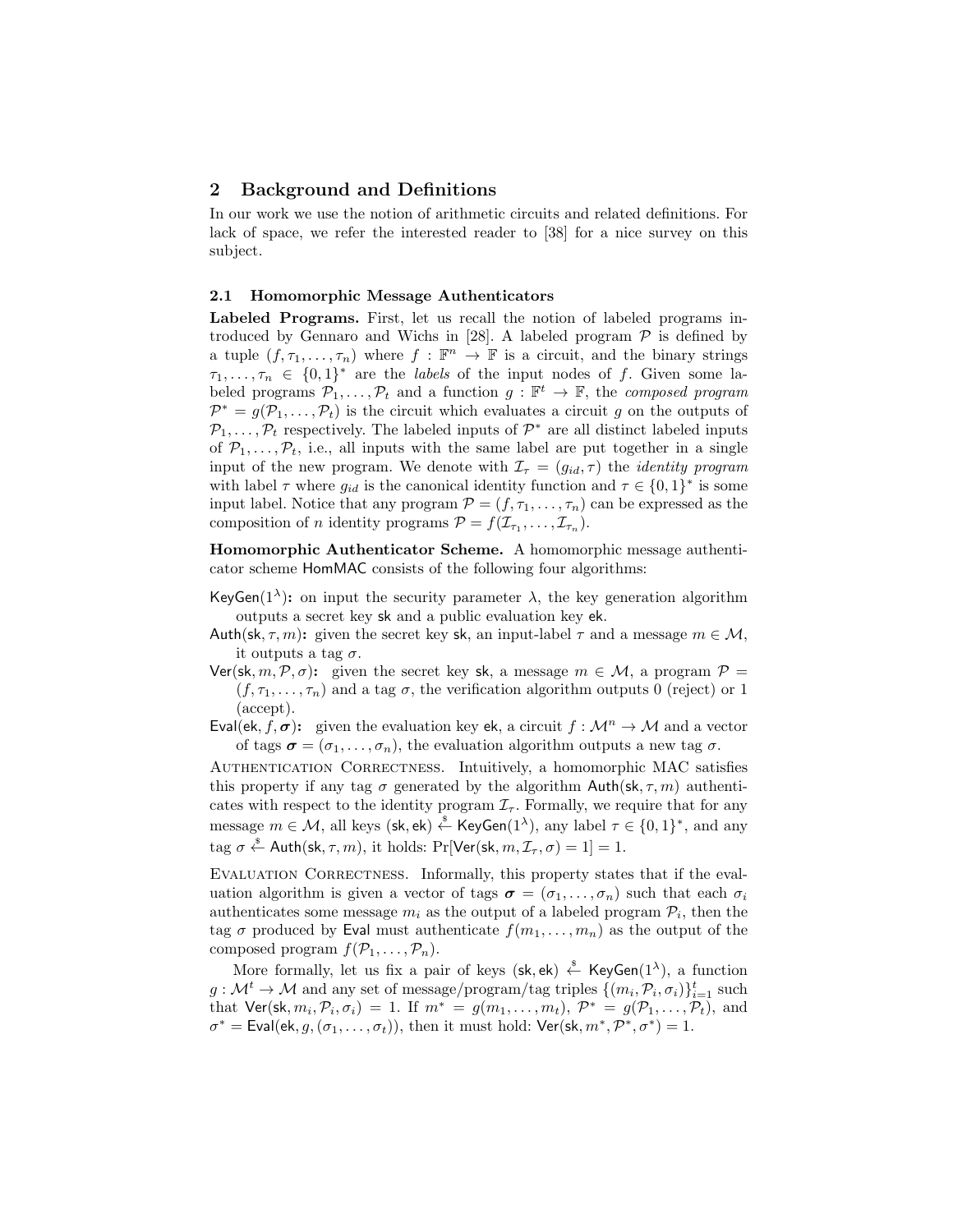Succinctness. The size of a tag is bounded by some fixed polynomial in the security parameter, that is independent of the number of inputs taken by the evaluated circuit.

Security. Here we recall the security definition of homomorphic MACs proposed by Catalano and Fiore [16] (which slightly weakens the one of Gennaro and Wichs [28]). A homomorphic MAC scheme HomMAC is secure if for any PPT adversary A we have Pr[HomUF–CMA<sub>A,HomMAC</sub>( $\lambda$ ) = 1]  $\leq \epsilon(\lambda)$  where  $\epsilon(\lambda)$ is a negligible function, and  $HomUF-CMA_{\mathcal{A},HomMAC}(\lambda)$  is the experiment below.

- **Setup** The challenger generates  $(\mathsf{sk}, \mathsf{ek}) \overset{\hspace{0.1em}\mathsf{\scriptscriptstyle\$}}{\leftarrow} \mathsf{KeyGen}(1^\lambda)$  and gives  $\mathsf{ek}$  to A. Also a list  $T = \emptyset$  is initialized.
- Authentication queries The adversary can adaptively ask for tags on labelmessage pairs of its choice. Given a query  $(\tau, m)$ , if  $(\tau, m) \in T$  (i.e., the query was previously made), then the challenger replies with the same tag generated before. If T already contains a pair  $(\tau, m') \in T$  with  $m' \neq m$  (i.e., the label  $\tau$  was already queried with a different message), then the challenger ignores the query. Otherwise, if  $(\tau, m) \notin T$ , the challenger computes  $\sigma \stackrel{\$}{\leftarrow}$ Auth(sk,  $\tau$ , *m*), returns  $\sigma$  to A and updates the list  $T = T \cup (\tau, m)$ .
- Verification queries The adversary is also given access to a verification oracle. A can submit a query  $(m, \mathcal{P}, \sigma)$  and the challenger replies with the output of  $Ver(\textsf{sk}, m, \mathcal{P}, \sigma)$ .
- Forgery When the adversary stops running, the experiment outputs 1 if one of the verification queries made by A, say  $(m^*, \mathcal{P}^*, \sigma^*)$ , is a forgery.

The description of the experiment is thus concluded by defining what is a forgery. To this end, we first recall the notion of a well-defined program with respect to a list T. Informally, there are two ways for a program  $\mathcal{P}^*$  =  $(f^*, \tau_1^*, \ldots, \tau_n^*)$  to be well-defined. Either all the  $\tau_i^*$ 's are in T or, if there are some labels  $\tau_i^*$  that are not in T, then the inputs associated with such labels are "ignored" by  $f^*$  when computing the output. In other words, inputs corresponding to labels not in  $T$  do not affect the behavior of  $f^*$  in any way.

More formally, a labeled program  $\mathcal{P}^* = (f^*, \tau_1^*, \ldots, \tau_n^*)$  is well defined with respect to T if either one of the following two cases occurs:

- 1. there exists  $i \in \{1, ..., n\}$  such that  $(\tau_i^*, \cdot) \notin T$  (i.e., A never asked an authentication query with label  $\tau_i^*$ ), and  $f^*(\{m_j\}_{(\tau_j,m_j)\in T} \cup \{\tilde{m}_j\}_{(\tau_j,\cdot)\notin T})$ outputs the same value for all possible choices of  $\tilde{m}_j \in \mathcal{M}$ ;
- 2. T contains tuples  $(\tau_1^*, m_1), \ldots, (\tau_n^*, m_n)$ , for some messages  $m_1, \ldots, m_n$ .

In the experiment HomUF–CMA, a tuple  $(m^*, \mathcal{P}^*, \sigma^*)$  is a forgery if and only if  $Ver(sk, m^*, \mathcal{P}^*, \sigma^* = 1$  and one of the following conditions holds:

- Type 1 Forgery:  $\mathcal{P}^*$  is not well-defined w.r.t. T.
- Type 2 Forgery:  $\mathcal{P}^*$  is well defined w.r.t. T and  $m^* \neq f^*(\{m_j\}_{(\tau_j,m_j)\in T}),$ i.e.,  $m^*$  is not the correct output of the labeled program  $\mathcal{P}^*$  when executed on previously authenticated messages  $(m_1, \ldots, m_n)$ .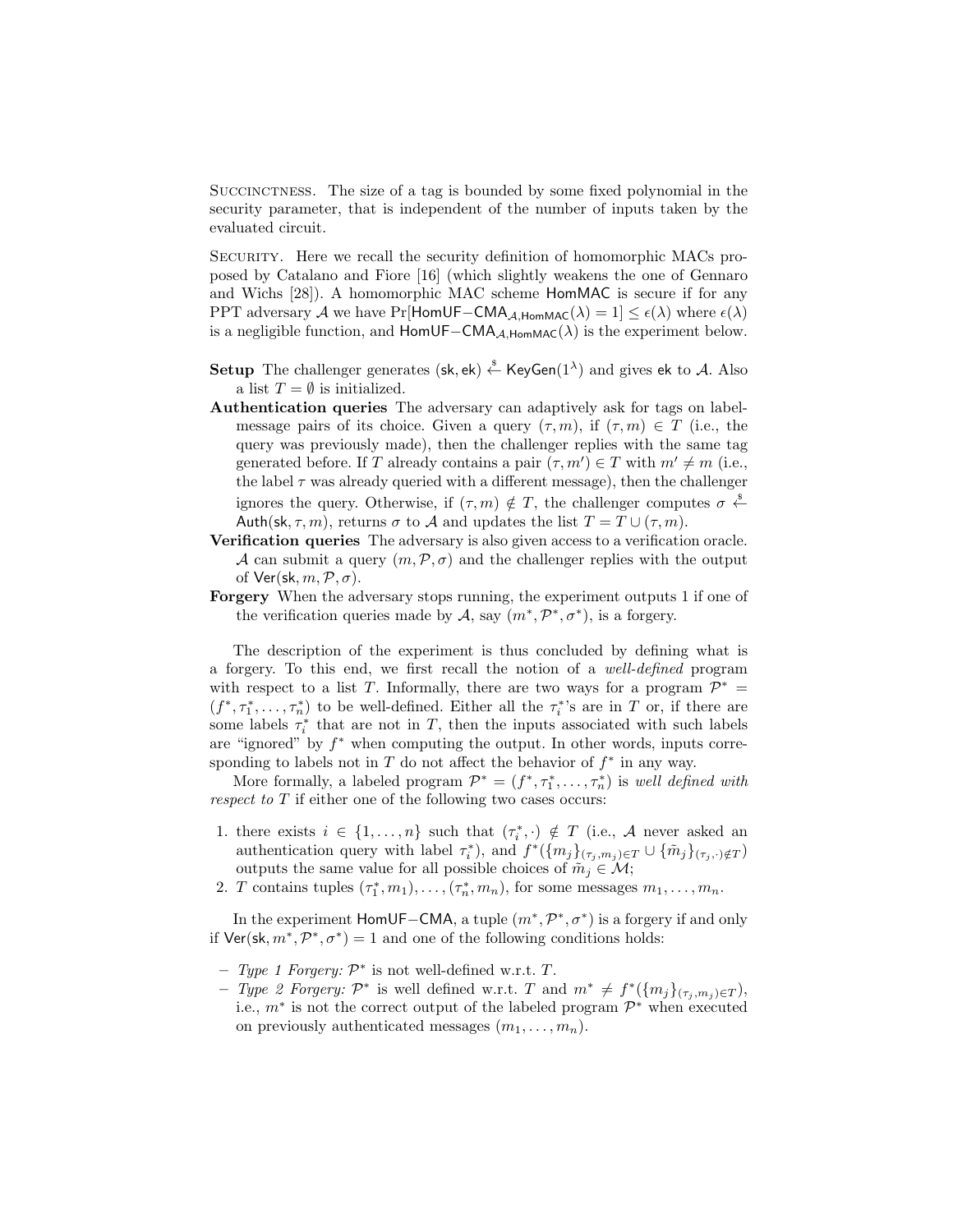As already noted in [16], the experiment HomUF−CMA requires the challenger to recognize whether a program submitted by the adversary in a verification query is well-defined or not, but the latter check might not be doable in polynomial time, at least for certain classes of computations. Catalano and Fiore observe that this is not a problem for the class of arithmetic circuits of polynomial degree and over an exponentially large finite field. Here we give a simple proposition (for lack of space its proof appears in the full version) to show that testing whether a program is well-defined can be done even for arithmetic circuits of degree d, over a finite field of order p such that  $d/p < 1/2$ <sup>8</sup>

**Proposition 1.** Let  $\lambda, n \in \mathbb{N}$  and let F be the class of arithmetic circuits f:  $\mathbb{F}^n \to \mathbb{F}$  over a finite field  $\mathbb{F}$  of order p and such that the degree of f is at most d, for  $\frac{d}{p} < \frac{1}{2}$ . Then, there exists a probabilistic algorithm that for any given  $f \in \mathcal{F}$ , decides if there exists  $y \in \mathbb{F}$  such that  $f(u) = y, \forall u \in \mathbb{F}^n$  (i.e., if f is constant) and is correct with probability at least  $1-2^{-\lambda}$ .

Furthermore, for the same class of computations, we show that Type-1 forgeries essentially "collapse" into Type-2 forgeries. Namely, we show that any adversary winning in the experiment by producing a Type-1 forgery can be converted into another adversary that wins by producing a Type-2 forgery. This is formalized in the following proposition whose proof is deferred to the full version:

**Proposition 2.** Let  $\lambda \in \mathbb{N}$  be the security parameter, and let F be the class of arithmetic circuits  $f : \mathbb{F}^n \to \mathbb{F}$  over a finite field  $\mathbb{F}$  of order p and such that the degree of f is at most d, for  $\frac{d}{p} < \frac{1}{2}$ . Let  $\mathcal{E}_b$  be the event that the adversary wins in experiment HomUF−CMA by producing a Type-b forgery (for  $b = 1, 2$ ). Then, if for any adversary B we have that Pr[HomUF–CMA<sub>B,HomMAC</sub>( $\lambda$ ) =  $1 \wedge \mathcal{E}_2$   $\leq \epsilon$ , then for any adversary A producing a Type-1 forgery it holds  $Pr[\text{HomUF}-\text{CMA}_{\mathcal{A},\text{HomMAC}}(\lambda)=1 \wedge \mathcal{E}_1] \leq Q(\epsilon+2^{-\lambda}).$ 

## 3 Compact Homomorphic MACs Based on Encodings with Limited Malleability

In this section we describe a generalization of the scheme of Catalano and Fiore [16] which uses a more general encoding to compress the tags. First we define the encoding that we are going to use to compress the tags. We then show the compact scheme and prove its security. Finally we show that the scheme from [16] can be seen as an instance of this generalization, and we also present a different implementation based on partially-homomorphic encryption.

**Limited Malleability Encoding.** An encoding  $\mathcal{E}$  consists of three algorithms (EncGen, Enc,Test) defined as follows:

<sup>&</sup>lt;sup>8</sup> For simplicity, we show this for 1/2. The same argument can be extended to  $d/p <$  $1/c$  for some constant c.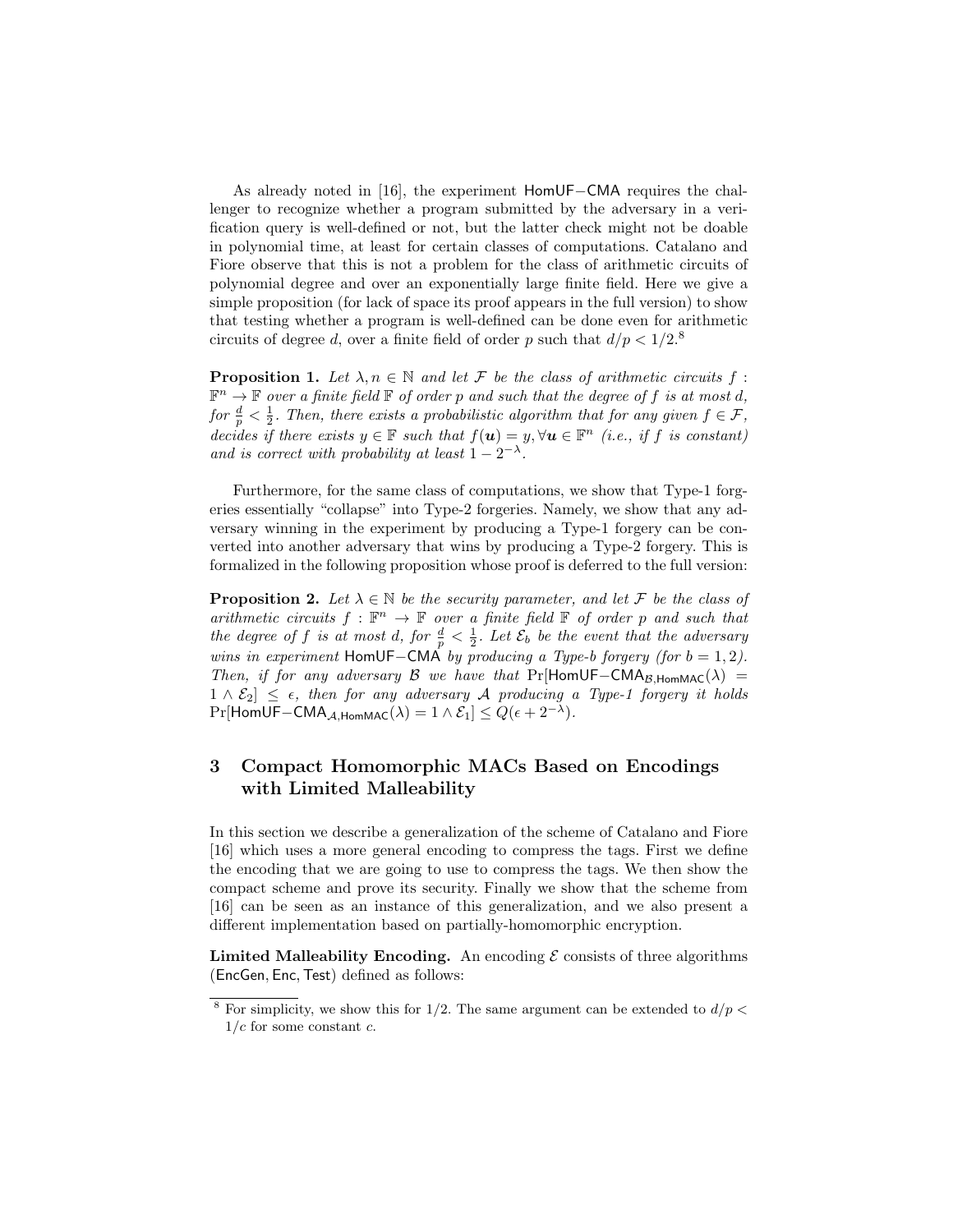- EncGen( $1^{\lambda}$ ). Given the security parameter  $\lambda$ , it outputs a pair of public/secret keys pk, dk, the message space  $\mathbb{Z}_p$  where p is a prime of at least  $\lambda$ -bits, and an encoding space T. We denote with  $+$ ,  $\cdot$  the usual additions/multiplications over  $\mathbb{Z}_p$ , while T is assumed to be an abelian group under operation  $\times$ .
- Enc(pk, m). A possibly randomized algorithm which takes as input  $m \in \mathbb{Z}_p$  and returns a value  $t \in T$ .
- Test(dk, m, t) A deterministic algorithm which on input  $m \in \mathbb{Z}_p$  and  $t \in T$ outputs 1 if  $t \in \text{Enc}(pk, m)$ , and 0 otherwise.

ON THE TESTING ALGORITHM. We note that if the encoding algorithm is deterministic, the testing procedure can be easily carried out by re-encoding  $m$  and checking that is equal to  $t$ . Also, note that in this case there is no need of a secret key to test. This is the case for the discrete-log based encoding in [16]. For more general encodings where the encoding algorithm might be randomized, a secret decoding key dk might be needed to "decode"  $t$  and check that is equal to  $m$ .

Definition 1. We say that an encoding is additively homomorphic if for all  $m, m' \in \mathbb{Z}_p$ , and for all  $h \in \text{Enc}(pk, m)$  and  $h' \in \text{Enc}(pk, m')$  we have that  $h \times h' \in \mathsf{Enc}(pk, m + m').$ 

Limited Malleability. We now define our security assumption for the encodings  $\mathcal E$  that we use in our scheme. Basically, we ask that given  $t_i = \mathsf{Enc}(pk, x^i)$ for  $i = 0, \ldots, \ell$  it must be hard to compute  $t = \text{Enc}(pk, 1/x)$ , even in the presence of an oracle which decides if an element of  $T$  is an encoding of 0 or not. More formally, define the oracle  $O(d\mathsf{k}, \tau)$  which answers "yes" if  $\tau \in \mathsf{Enc}(\mathsf{pk}, 0)$ and "no" otherwise. Then for any PPT (adversary)  $A$ , consider the following experiment **E-INV**<sub>A</sub> $(\lambda, \ell)$ :

- 1. (pk, dk,  $p, T$ )  $\leftarrow$  EncGen(1<sup> $\lambda$ </sup>);
- 2.  $x \leftarrow \mathbb{Z}_p^*$ ;
- 3.  $h_i \leftarrow \text{Enc}(pk, x^i)$  for  $i = 1, \ldots, \ell;$
- 4.  $t \leftarrow \mathcal{A}^{O(\mathsf{dk},\cdot)}(\mathsf{pk},p,T,h_0,\ldots,h_\ell)$

We define  $\mathcal{A}$ 's advantage in winning the E-IN $\mathbf{V}_{\mathcal{A}}(\lambda,\ell)$  game as  $\mathbf{Adv}_{\mathcal{A}}^{\mathcal{E}-INV}(\lambda,\ell)$  $= Pr[t \in Enc(pk, 1/x)].$ 

**Definition 2.** We say that  $\mathcal E$  is  $\ell$ -inversion-resistant if for every PPT  $\mathcal A$  we have that  $\mathbf{Adv}_{\mathcal{A}}^{\mathcal{E}-INV}(\lambda, \ell)$  is negligible in  $\lambda$ .

The assumption states that *computing*  $Enc(\mathsf{pk}, 1/x)$  must be difficult *even if* we were able to efficiently *decide* if a string is the encoding of  $1/x$  (because of homomorphic properties of  $\mathcal E$  deciding if  $\tau$  is an encoding of 0 is equivalent to deciding if  $\tau$  is an encoding of an arbitrary element of  $\mathbb{Z}_p$ ).

We remark that we do *not* require the existence of the oracle to implement the encoding and our scheme. It is just needed by the simulation (therefore making our assumption stronger than just computing  $Enc(\mathsf{pk}, 1/x)$ .

The Scheme. We now describe a homomorphic MAC scheme that works for arithmetic circuits of polynomial degree D (but does not support composition).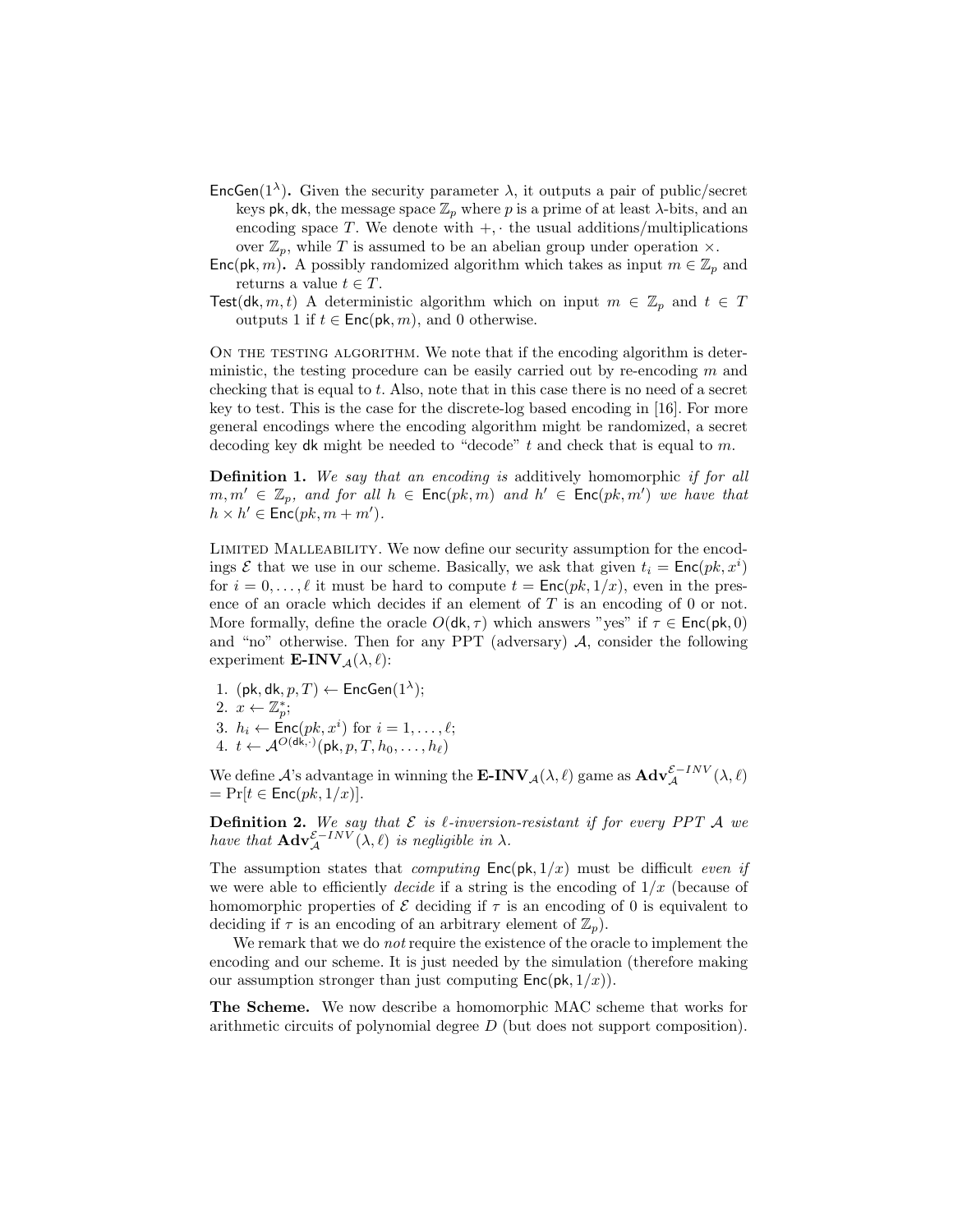The authentication tags produced by our construction have size which is independent of the size/depth of the circuit. The description of our scheme follows.

- KeyGen( $1^{\lambda}, D$ ). Let  $\lambda$  be the security parameter, and D be a parameter of size poly( $\lambda$ ). The key generation works as follows. Run EncGen( $1^{\lambda}$ ) to generate pk, dk, p, T. We assume that our circuits work over  $\mathbb{Z}_p$ . Next, select  $x \stackrel{\hspace{0.1em}\mathsf{\scriptscriptstyle\$}}{\leftarrow} \mathbb{Z}_p$ , a seed K of a pseudorandom function  $F_K: \{0,1\}^* \to \mathbb{Z}_p$ , and compute  $h_i =$ Enc $(pk, x^{i})$ , for  $i = 0$  to  $D - 1$ . Output sk =  $(K, dk, x)$ , ek =  $(h_0, ..., h_{D-1})$ .
- Auth(sk,  $\tau$ , *m*). To authenticate a message  $m \in \mathbb{Z}_p$  with label  $\tau \in \{0,1\}^{\lambda}$ , compute  $r_{\tau} = F_K(\tau)$ , set  $y_0 = m$ ,  $y_1 = (r_{\tau} - m)/x \mod p$ , and output  $\sigma = (y_0, y_1) \in \mathbb{Z}_p^2$ . The authentication tags produced by Auth are interpreted as degree-1 polynomials  $y(X) = y_0 + y_1 X$  over the ring  $\mathbb{Z}_p[X]$ .
- Eval(ek,  $f, \sigma$ ). The first step of this algorithm is the same as the Eval algorithm of the homomorphic MACs construction based on OWFs proposed in [16]. The input is the evaluation key ek, an arithmetic circuit  $f : \mathbb{Z}_p^n \to \mathbb{Z}_p$ , and a vector  $\sigma$  of tags  $(\sigma_1, \ldots, \sigma_n)$  where each  $\sigma_i$  is a polynomial  $y^{(i)}(X) \in$  $\mathbb{Z}_p[X]$ . The first step is to compute the polynomial  $y(X)$  obtained by (homomorphically) evaluating the circuit f over the polynomial ring  $\mathbb{Z}_p[X]$ , i.e.,  $y(X) \leftarrow f(y^{(1)}(X), \ldots, y^{(n)}(X)).$  Namely, additions and multiplications over  $\mathbb{Z}_p$  are replaced by additions and multiplications of polynomials over  $\mathbb{Z}_p[X]$ . Let  $y_0, \ldots, y_d$  be the coefficients of the polynomial  $y(X)$  (note that  $d \leq D$ ). If  $d = 1$  then the algorithm returns  $\sigma = (y_0, y_1)$ , otherwise it computes  $\Lambda = \Pi_{i=0}^{d-1} h_i^{y_{i+1}}$  (where this product is computed in the group T defined by the encoding) and returns  $\sigma = \Lambda$ .
- Ver(sk,  $m, \mathcal{P}, \sigma$ ). Let  $\mathcal{P} = (f, \tau_1, \ldots, \tau_n)$  be a labeled program,  $m \in \mathbb{Z}_p$  and  $\sigma$  be a tag of either the form  $(y_0, y_1) \in \mathbb{Z}_p^2$ , or  $\Lambda \in \mathcal{T}$ . First, compute  $\rho = f(r_{\tau_1}, \ldots, r_{\tau_n})$  where  $r_{\tau_i} \leftarrow F_K(\tau_i)$ . Next, according to the form of  $\sigma$  perform the following checks:
	- 1. If  $\sigma = (y_0, y_1)$ , then output 1 only if  $\rho = y_0 + y_1 \cdot x \wedge y_0 = m$ .
	- 2. If  $\sigma = \Lambda$ , then let  $t = \Lambda^x$  and output Test(dk,  $\rho m, t$ )

It is not difficult to check that the scheme is correct by the construction of the polynomials  $y(X)$  and the correctness of the encoding  $\mathcal E$ . The following theorem proves the security of our construction. For lack of space, the proof of Theorem 1 as well as a full proof of correctness appear in the full version.

**Theorem 1.** If  $\mathcal{E}$  is  $(D-1)$ -inversion resistant, and F is a pseudorandom function, then the scheme described in Section 3 is a secure homomorphic MAC.

#### Possible Instantiations.

DISCRETE-LOG BASED ENCODING. We first show that the protocol of Catalano and Fiore [16] fits into the abstraction we just described. In their case the encoding algorithms are as follows:

- EncGen( $1^{\lambda}$ ) chooses a prime p of size at least  $\lambda$ , and a cyclic group T of order p, and a generator g for it.  $pk = dk = (p, T, g)$ . Note that the decoding key is not secret.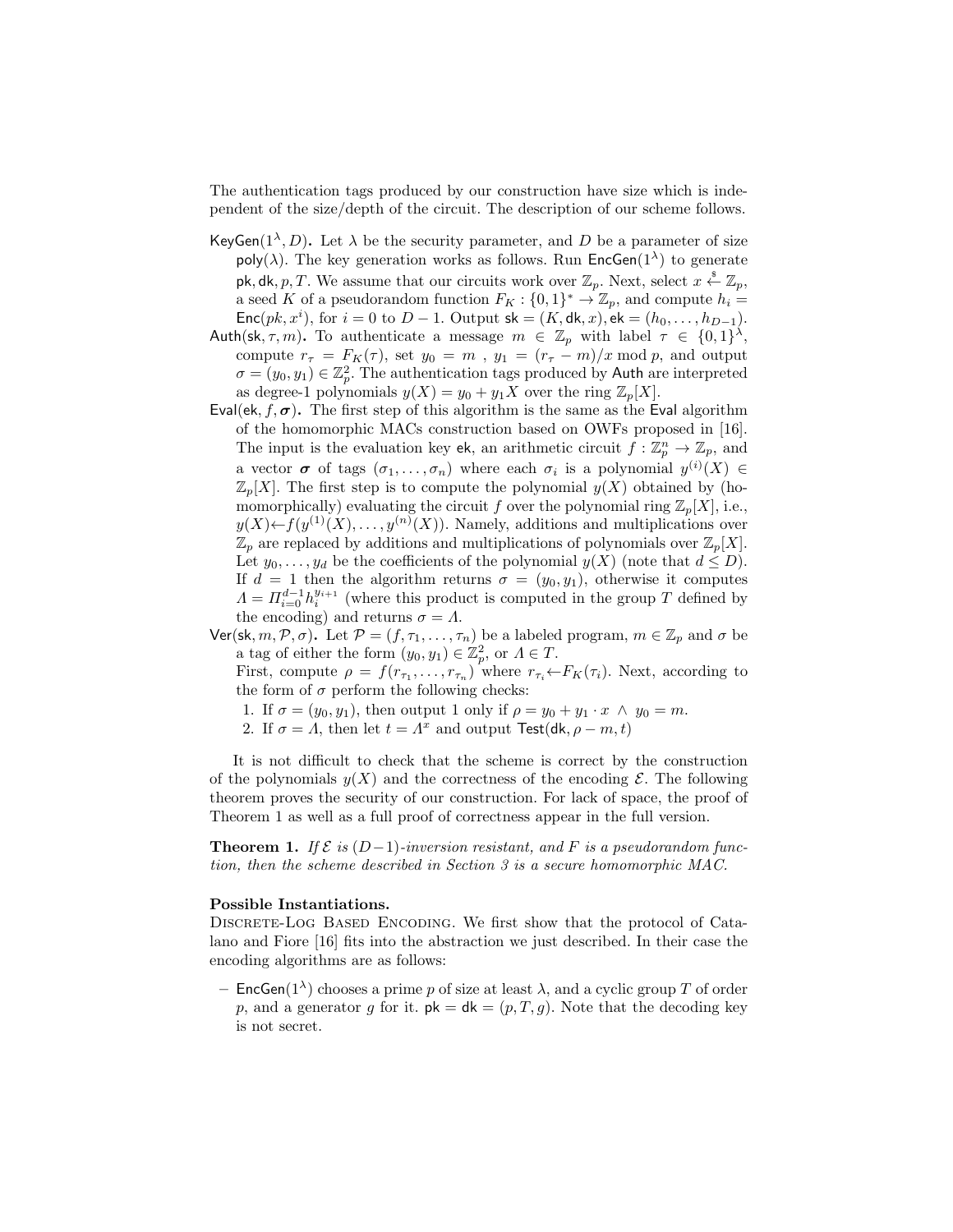- $\mathsf{Enc}(\mathsf{pk}, m) = g^m$ . Note that the encoding scheme is deterministic.
- Test(dk,  $m, t$ ) checks if  $t = g^m$

The assumption that this encoding is  $\ell$ -inversion resistant is equivalent to the l-Diffie-Hellman inversion assumption [14]: given  $g, g^x, g^{x^2}, \ldots, g^{x^{\ell}}$  it is hard to compute  $g^{1/x}$ . Note that the oracle which test if t is an encoding of 0 is trivially implemented by checking if  $t = 1$ , since the encoding is deterministic.

PARTIALLY HOMOMORPHIC ENCRYPTION SCHEMES. Any encryption scheme which is additively homomorphic over a prime field but is believed to be multiplicative homomorphic only up to a constant degree, constitutes a suitable candidate to be an  $\ell$ -inversion resistant encoding. Let  $(KG, Enc, Dec)$  be such an encryption scheme, then:

- EncGen( $1^{\lambda}$ ) runs  $KG(1^{\lambda})$  to choose a public/secret key pair ( $pk, sk$ ). It sets pk to be the encoding public key and  $dk = sk$  its secret decoding key.
- $-$  Enc(pk, m) =  $Enc(\mathsf{pk}, m)$ . Note that in this case the encoding scheme is randomized.
- $\textsf{Test}(\textsf{dk}, m, t)$  checks if  $Dec(\textsf{sk}, t) = m$

Examples of encryption schemes with such a partial homomorphic property include the "basic" version of the Brakerski and Vaikuntanathan FHE [15], Boneh, Goh and Nissim [13], and Paillier [36] schemes. <sup>9</sup> Note that to use these schemes in our protocol we need to require them to be  $\ell$ -inversion resistant as defined earlier. This is a strong notion of security: we require them to be one-way in a strong sense (given encryptions of  $\ell$  successive powers of x, it is impossible to come up with an encryption of  $1/x$ ) even in the presence of an oracle that breaks the semantic security of the scheme.

## 4 A Compact Scheme with k-degree Composition

In this section we propose a homomorphic MAC based on multilinear groups. Compared to [16], the main advantage of this scheme is that it provides a way to both compress the tags and enable their (later) composition. Before describing the scheme, we first recall the definition of graded encoding and its abstraction of leveled multilinear maps.

Leveled Multilinear Maps and Graded Encodings. Informally speaking, a k-graded encoding system for a ring  $R$  includes a system of sets  $\{S_i^{(\alpha)}\subset \{0,1\}^*$ :  $i \in [0, k], \alpha \in R$ } such that for every fixed  $i \in [0, k]$  the sets  $\{S_i^{(\alpha)} : \alpha \in R\}$ are disjoint. The set  $S_i^{(\alpha)}$  essentially contains the level-i encodings of  $\alpha \in R$ .

<sup>&</sup>lt;sup>9</sup> Although Paillier and BGN schemes operate over the ring  $Z_N$  where N is the product of two large primes, note that the zero-divisors are only a negligible fraction of  $\mathbb{Z}_N$ . Moreover, it is hard to find such divisors if we assume that factoring  $N$  is hard. Therefore, it is not hard to see that with minor modifications the proof of Theorem 1 can be changed to accomodate this. More details appear in the full version.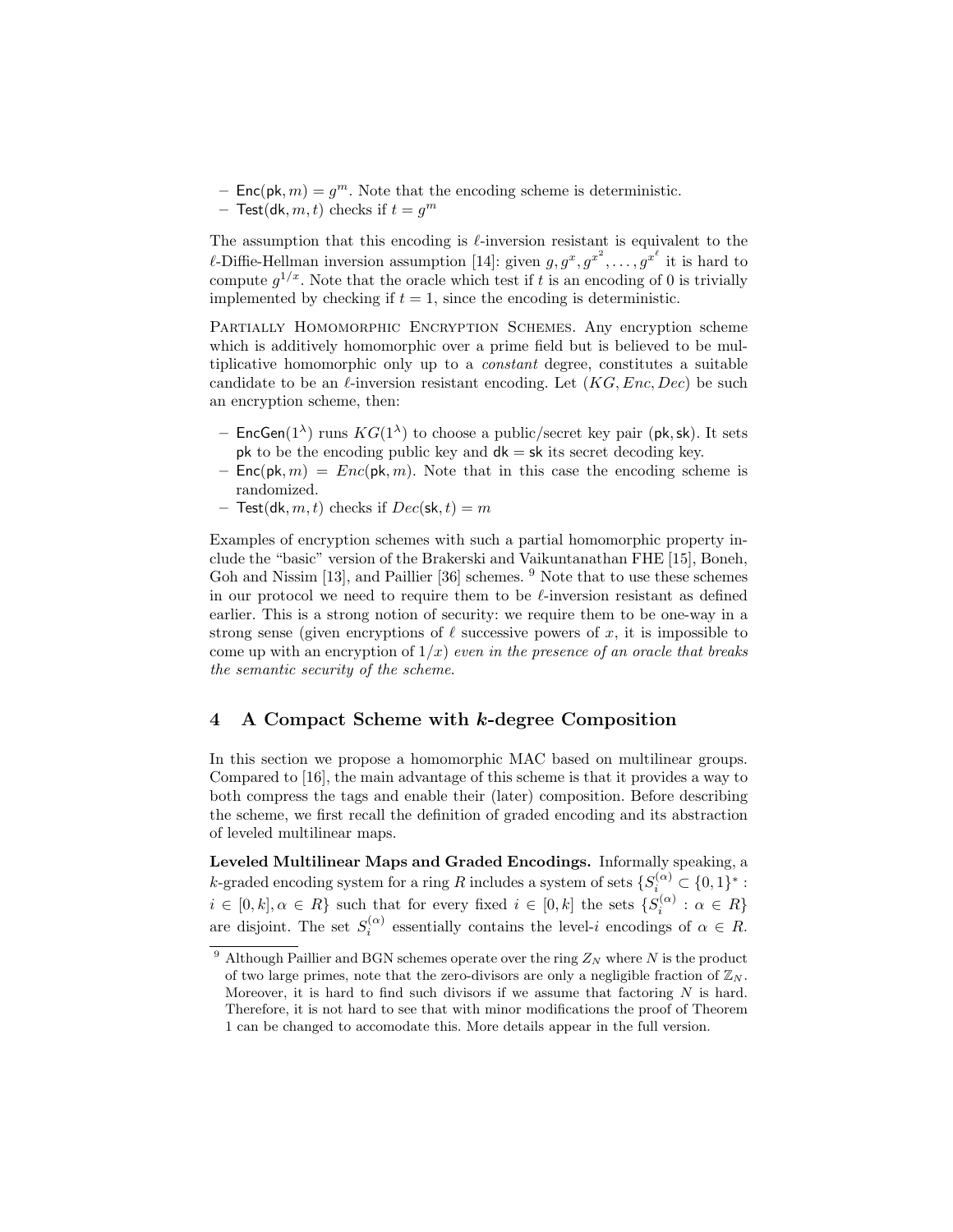As a first requirement, the system needs an algorithm to obtain an encoding  $a_i \in S_i^{(\alpha)}$  of some ring element  $\alpha$  (notice that such encoding can be randomized). Additionally, the encoding system is homomorphic in a graded sense. Namely, let us abuse notation and assume that every set  $S_i^{(\alpha)}$  is a ring where  $+$ , $\cdot$  are the usual addition/multiplication operations. Then, for any  $a_i \in S_i^{(\alpha)}$  and  $b_i \in S_i^{(\beta)}$ we have  $a_i + b_j \in S_i^{(\alpha+\beta)}$ . Furthermore, for  $a_i \in S_i^{(\alpha)}$  and  $b_j \in S_j^{(\beta)}$  we have  $a_i \cdot b_j \in S_{i+j}^{(\alpha \cdot \beta)}$ , if  $i+j \leq k$ . Finally, the encoding system has an algorithm to test if a given a is an encoding of 0 at level *i*, i.e.,  $a \in S_i^{(0)}$ .

Garg, Gentry and Halevi [24] recently proposed a candidate construction of a randomized graded encoding system, which has some additional algorithms to deal with the fact that the encoding is randomized. Another candidate was also proposed by Coron, Lepoint and Tibouchi [21]. We refer to these works for a precise definition of graded encodings. Here we note that graded encodings define an "approximate" version of a multilinear group family. For ease of exposition, we proceed our description of graded encodings by using the more abstract and simpler multilinear groups. Although graded encodings slightly depart from this abstraction (mainly because of the randomized "noisy" procedures), they can be adapted to work in place of multilinear groups.

In generic multilinear groups we assume the existence of an algorithm  $\mathcal{G}(1^{\lambda},k)$ that, on input the security parameter and an integer  $k$  indicating the number of levels (i.e., the number of allowed pairing operations), generates the description pp of leveled multilinear groups  $(\mathbb{G}_1, \ldots, \mathbb{G}_k)$ , each of large prime order  $p > 2^{\lambda}$ . We let  $g_i$  be a canonical generator of  $\mathbb{G}_i$  and we assume that pp includes  $g_1 \in \mathbb{G}_1$ . The groups are such that there exists a set of bilinear maps  $\{e_{i,j} : \mathbb{G}_i \times \mathbb{G}_j \to \mathbb{G}_j\}$  $\mathbb{G}_{i+j}$ <sub>i,j≥1,i+j≤k</sub> such that  $\forall a, b \in \mathbb{Z}_p$ :  $e_{i,j}(g_i^a, g_j^b) = g_{i+j}^{ab}$ . When it is obvious from the context the indices  $i, j$  are dropped from  $e_{i,j}$ .

Limited Malleability. To prove the security of our scheme we assume that the encoding system is homomorphic only in a graded sense. Namely, given the level-1 encodings of the  $\ell$  powers of  $w \in R$ , it must be hard to compute a level-k encoding of  $w^{\ell k+1}$ . Framed in the context of multilinear groups, this assumption can be seen as an extension of the computational Bilinear Diffie-Hellman Inversion assumption (first defined by Boneh, Boyen and Goh [9]) to the multilinear setting. Its hardness in the generic multilinear group follows by the same argument as in the "master theorem" of [9], i.e., by the linear independence of the polynomial  $x^{\ell k+1}$  w.r.t. the polynomials  $x, x^2, \ldots, x^{\ell k}$ . It is worth noting that a similar assumption, in the multilinear groups setting, has been recently used by Hohenberger, Sahai and Waters [32].

Definition 3  $((\ell, k)$ -Multilinear Diffie-Hellman Inversion). Let pp be the description of a set of multilinear groups and  $g_1 \in \mathbb{G}_1$  be a random generator. Let  $w \stackrel{\hspace{0.1em}\mathsf{\scriptscriptstyle\$}}{\leftarrow} \mathbb{Z}_p$  be chosen at random. We define the advantage of an adversary A in solving the  $(\ell, k)$ -MDHI problem as  $\mathbf{Adv}_{\mathcal{A}}^{MDHI}(\lambda) = \Pr[\mathcal{A}(g_1, g_1^w, \dots, g_1^{w^\ell})]$  $g_{k}^{w^{k\ell+1}}]$ , and we say that the  $(\ell, k)$ -MDHI assumption holds for G if for every PPT A and for  $\ell = \text{poly}(\lambda)$ ,  $\text{Adv}_{\mathcal{A}}^{MDHI}(\lambda)$  is negligible in  $\lambda$ .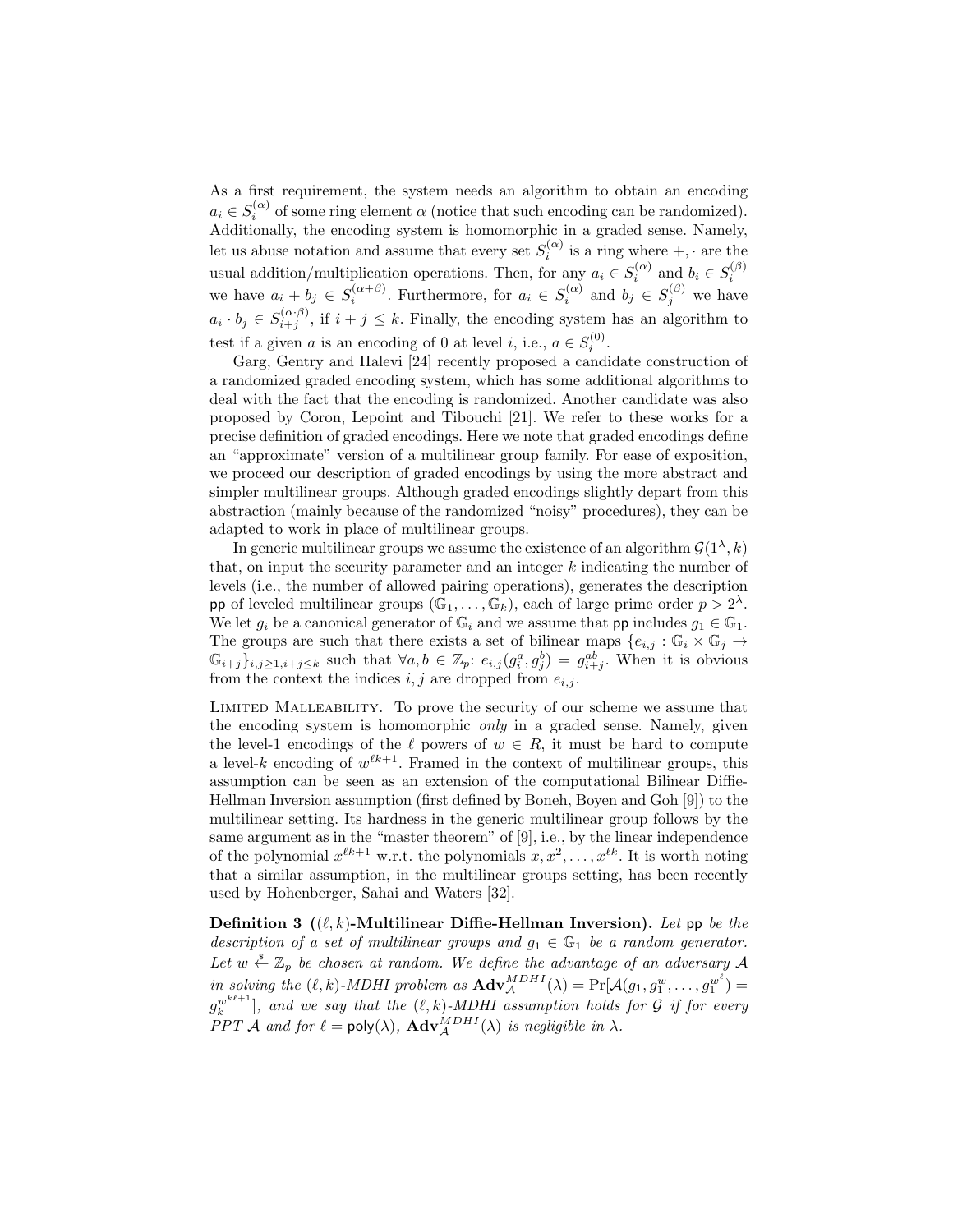The Scheme. Our homomorphic MAC based on k-linear groups allows for the following process: (1) one can generate constant-size tags, each authenticating the results of a computation  $v_i = f_i(m_1, \ldots, m_n)$  for  $i = 1$  to t, where each  $f_i$ is an arithmetic circuit of degree at most  $D = \text{poly}(\lambda)$ ; (2) one can compose the above computations  $f_i$  by using a "composition circuit"  $\phi$  of degree at most k. Namely, one can finally authenticate  $v = \phi(v_1, \ldots, v_t) = f^*(m_1, \ldots, m_n)$ , where  $f^* = \phi(f_1, ..., f_t).$ 

Before describing our scheme in full detail, we first provide an intuitive description. The basic idea of our construction is to first generate the authentication tags as in [16] – i.e., as polynomials  $y(X)$  – and to publish in the evaluation key level-1 encodings of the  $D$  powers of the secret value  $x$ , i.e.,  $h_i = g_1^{x^i}, i = 1, \ldots, D$ . To authenticate a computation  $v_i = f_i(m_1, \ldots, m_n)$ , one first computes the polynomial  $y^{(i)}(X) \leftarrow f_i(y_1(X), \ldots, y_n(X)) \in \mathbb{Z}_p[X]$ , and then generates its "compressed" representation by computing the level-1 encoding  $\Lambda_i = g_1^{y^{(i)}(x)-y^{(i)}(0)} = \prod_{j=1}^d (g_1^{x^j})^{y_j^{(i)}}$ . To further authenticate the composed computation  $\phi(v_1, \ldots, v_t)$  (with  $\phi$  of degree k), the idea is to compute the k-level encoding  $A = (g_k^{a^{k-1}})^{y(x)-y(0)}$ , where  $y(X) \in \mathbb{Z}_p[X]$  is the polynomial obtained from  $\phi(y^{(1)}(X), \ldots, y^{(t)}(X))$ . Precisely, A is computed by homomorphically evaluating  $\phi$  over the level-1 encodings  $\{\Lambda_i\}_i$ : additions in  $\phi$  are replaced by the group operation and multiplications are replaced by the pairing. In our scheme we also publish encodings  $\{\eta_i = g_1^{ax^i} = h_i^a\}_{i=0}^d$  where  $a \in \mathbb{Z}_p$  is randomly chosen, and we include in every tag another element  $\Gamma = \Lambda^a$  computed by using the values  $\{\eta_i\}_i$ . Very roughly, these additional encodings are introduced to enable one to "move up" an encoding  $\Lambda_i$  from  $\mathbb{G}_i$  to  $\mathbb{G}_{i+1}$  without publishing the generator  $g_1 \in \mathbb{G}_1$ , i.e., one computes  $\Lambda_{j+1} = e_{j,1}(\Lambda_j, g_1^a)$ .

A full description of our scheme follows.

KeyGen( $1^{\lambda}, D, k$ ). Let  $\lambda$  be the security parameter, and  $D, k$  be two parameters of size  $\mathsf{poly}(\lambda)$ . The key generation works as follows.

Run  $\mathcal{G}(1^{\lambda}, k)$  to generate the description of k-linear groups  $\mathbb{G}_1, \ldots, \mathbb{G}_k$  of order p where p is a prime number of at least  $\lambda$  bits. Let  $g_1 \stackrel{s}{\leftarrow} \mathbb{G}_1$  be a random generator, and choose random values  $a, x \stackrel{\$}{\leftarrow} \mathbb{Z}_p$ , and a seed K of a pseudorandom function  $F_K: \{0,1\}^* \to \mathbb{Z}_p$ . Next, for  $i = 1$  to D, compute  $h_i = g_1^{x^i}, \eta_i = h_i^a$  and  $A_1 = g_1^a$ . Also, we let  $g_i \in \mathbb{G}_i$  be the canonical generator of  $\mathbb{G}_i$  which is obtained by repeatedly applying the graded map to g<sub>1</sub>, i.e., let  $g_2 = e(g_1, g_1)$  and  $g_i = e(g_{i-1}, g_1)$ . Similarly, we define  $A_i$  from  $A_1$  and we observe that  $A_i = g_i^{a^i}$ . Finally, compute  $\sigma_U = (1,(r_U-1)/x)$ for a random  $r_U \overset{\$}{\leftarrow} \mathbb{Z}_p$ .  $\sigma_U$  is essentially a tag for the value 1 under a fixed canonical label (cf. the authentication algorithm).

Output  $sk = (K, g_1, x, a)$ ,  $ek = (A_1, h_1, \eta_1, \ldots, h_D, \eta_D, \sigma_U)$  and let the message space  $\mathcal M$  be  $\mathbb{Z}_p$ .

Auth(sk,  $\tau$ , *m*). To authenticate a message  $m \in \mathbb{Z}_p$  with label  $\tau \in \{0,1\}^{\lambda}$ , compute  $r_{\tau} = F_K(\tau)$ , set  $y_0 = m$ ,  $y_1 = (r_{\tau} - m)/x \mod p$ , and output  $\sigma = (y_0, y_1) \in \mathbb{Z}_p^2$ . The authentication tags produced by Auth are interpreted as degree-1 polynomials  $y(X) = y_0 + y_1 X$  over the ring  $\mathbb{Z}_p[X]$ .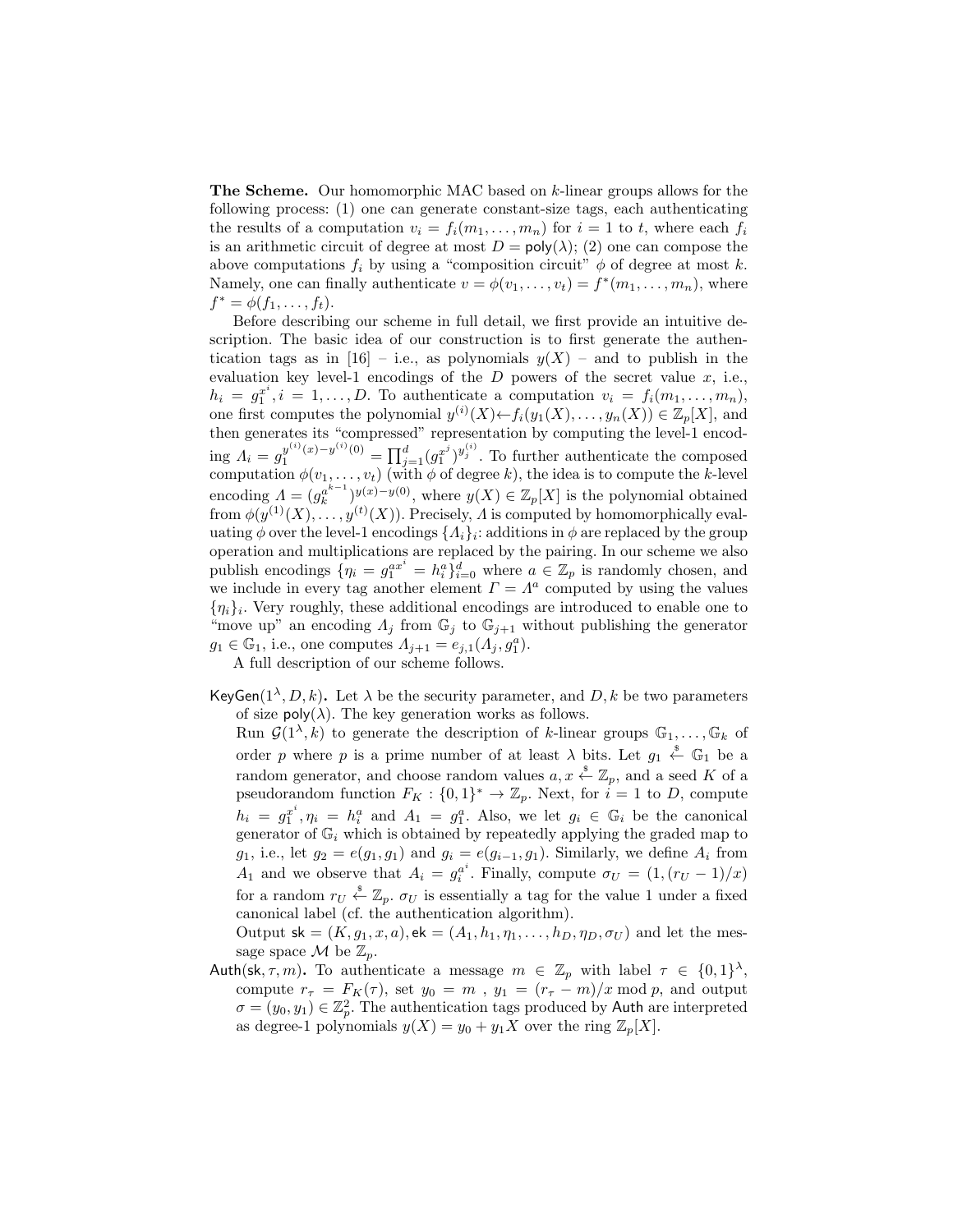- Eval<sub>1</sub>(ek, f,  $\sigma$ ). This algorithm is the same as the Eval algorithm of the homomorphic MACs construction based on OWFs proposed in [16]: The input is the evaluation key ek, an arithmetic circuit  $f: \mathbb{Z}_p^n \to \mathbb{Z}_p$ , and a vector **σ** of tags  $(σ_1, ..., σ_n)$  where each  $σ_i$  is a polynomial  $y^{(i)}(X) \in \mathbb{Z}_p[X]$ . The authentication tag  $\sigma$  computed by Eval<sub>1</sub> is the polynomial  $y(X)$  obtained by (homomorphically) evaluating the circuit f over the polynomial ring  $\mathbb{Z}_p[X]$ , i.e.,  $y(X) \leftarrow f(y^{(1)}(X), \ldots, y^{(n)}(X))$ . Namely, additions/multiplications over  $\mathbb{Z}_p$  are replaced by additions/multiplications of polynomials over  $\mathbb{Z}_p[X]$ .
- Compress(ek,  $\sigma$ ). This algorithm takes as input an authentication tag  $\sigma$  of the form  $y(X) \in \mathbb{Z}_p[X]$  of degree d (i.e.,  $y(X)$  consists of  $d+1$  coefficients  $(y_0, \ldots, y_d)$ , and "compresses" the polynomial into a shorter value of constant size. The resulting tag is a triple  $(y_0, \Lambda_1, \Gamma_1) \in \mathbb{Z}_p \times \mathbb{G}_1 \times \mathbb{G}_1$  where  $\Lambda_1$ and  $\Gamma_1$  are computed as follows:  $\Lambda_1 = \prod_{i=1}^d h_i^{y_i}, \quad \Gamma_1 = \prod_{i=1}^d \eta_i^{y_i}.$
- Eval<sub>2</sub>(ek,  $\phi$ ,  $\sigma$ ). This algorithm allows to further apply homomorphic operations on tags that were obtained using  $Eval<sub>1</sub>$  and later compressed using Compress. Eval<sub>2</sub> takes as input the evaluation key ek, an arithmetic circuit  $\phi : \mathbb{Z}_p^n \to \mathbb{Z}_p$ of degree at most k and a vector  $\sigma$  of tags  $(\sigma_1, \ldots, \sigma_n)$  such that each  $\sigma_i$  is a triple  $(y_0^{(i)}, \Lambda_1^{(i)}, \Gamma_1^{(i)}) \in \mathbb{Z}_p \times \mathbb{G}_1 \times \mathbb{G}_1$ . Without loss of generality, we assume that in the circuit  $\phi$  addition gates take inputs of the same degree i.<sup>10</sup> Eval<sub>2</sub> evaluates the circuit  $\phi$  over the tags by replacing additions and multi
	- plications as follows:
		- Add(ek,  $\sigma_1$ ,  $\sigma_2$ ). On input two tags  $\sigma_1$  = ( $y_0^{(1)}, \varLambda_i^{(1)}, \varGamma_i^{(1)})$  and  $\sigma_2$  =  $(y_0^{(2)}, \Lambda_i^{(2)}, \Gamma_i^{(2)})$ , it computes a tag  $\sigma = (y_0, \Lambda_i, \Gamma_i)$  as follows:  $y_0 =$  $y_0^{(1)} + y_0^{(2)}, \quad A_i = A_i^{(1)} \cdot A_i^{(2)}, \quad \Gamma_i = \Gamma_i^{(1)} \cdot \Gamma_i^{(2)}.$
		- ConstMult(ek,  $\sigma_1$ , *c*). On input a tag  $\sigma_1 = (y_0^{(1)}, \Lambda_i^{(1)}, \Gamma_i^{(1)})$  and a constant  $c \in \mathbb{Z}_p$ , it computes the tag  $\sigma = (y_0, A_i, \Gamma_i): y_0 = c \cdot y_0^{(1)}$  $\Lambda_i =$  $(A_i^{(1)})^c$ ,  $\Gamma_i = (\Gamma_i^{(1)})^c$ .
		- Mult(ek,  $\sigma_1, \sigma_2$ ). This takes as input two tags  $\sigma_1 = (y_0^{(1)}, A_i^{(1)}, \Gamma_i^{(1)})$  and  $\sigma_2 = (y_0^{(2)}, A_j^{(2)}, \Gamma_j^{(2)})$  and outputs a tag  $\sigma = (y_0, A_d, \Gamma_d)$  where  $d = i + j$ .  $\sigma$  is computed as follows:

$$
y_0 = y_0^{(1)} \cdot y_0^{(2)}
$$
  
\n
$$
A_d = e(\Lambda_i^{(1)}, \Gamma_j^{(2)}) \cdot e(\Lambda_i^{(1)}, A_j)^{y_0^{(2)}} \cdot e(A_i, \Lambda_j^{(2)})^{y_0^{(1)}}
$$
  
\n
$$
\Gamma_d = e(\Gamma_i^{(1)}, \Gamma_j^{(2)}) \cdot e(\Gamma_i^{(1)}, A_j)^{y_0^{(2)}} \cdot e(A_i, \Gamma_j^{(2)})^{y_0^{(1)}}
$$

 $\mathsf{Ver}(\mathsf{sk}, m, \mathcal{P}, \sigma)$ . Let  $\mathcal{P} = (f, \tau_1, \dots, \tau_n)$  be a labeled program,  $m \in \mathbb{Z}_p$  and  $\sigma$  be a tag of either the form  $(y_0, y_1) \in \mathbb{Z}_p^2$ , or  $(y_0, \Lambda_i, \Gamma_i) \in \mathbb{Z}_p \times \mathbb{G}_i^2$ . First, compute  $\rho = f(r_{\tau_1}, \ldots, r_{\tau_n})$  where  $r_{\tau_i} \leftarrow F_K(\tau_i)$ . Next, according to the form of  $\sigma$  perform the following checks:

1. If  $\sigma = (y_0, y_1) \in \mathbb{Z}_p^2$ , then output 1 only if  $\rho = y_0 + y_1 \cdot x \quad \wedge \quad y_0 = m$ .

 $10$  Note that any circuit can be changed to meet this assumption: simply add multiplications by a special variable with value 1. This change does not increase the circuit's degree, and its homomorphic evaluation can be performed by using the tag  $\sigma_U$ .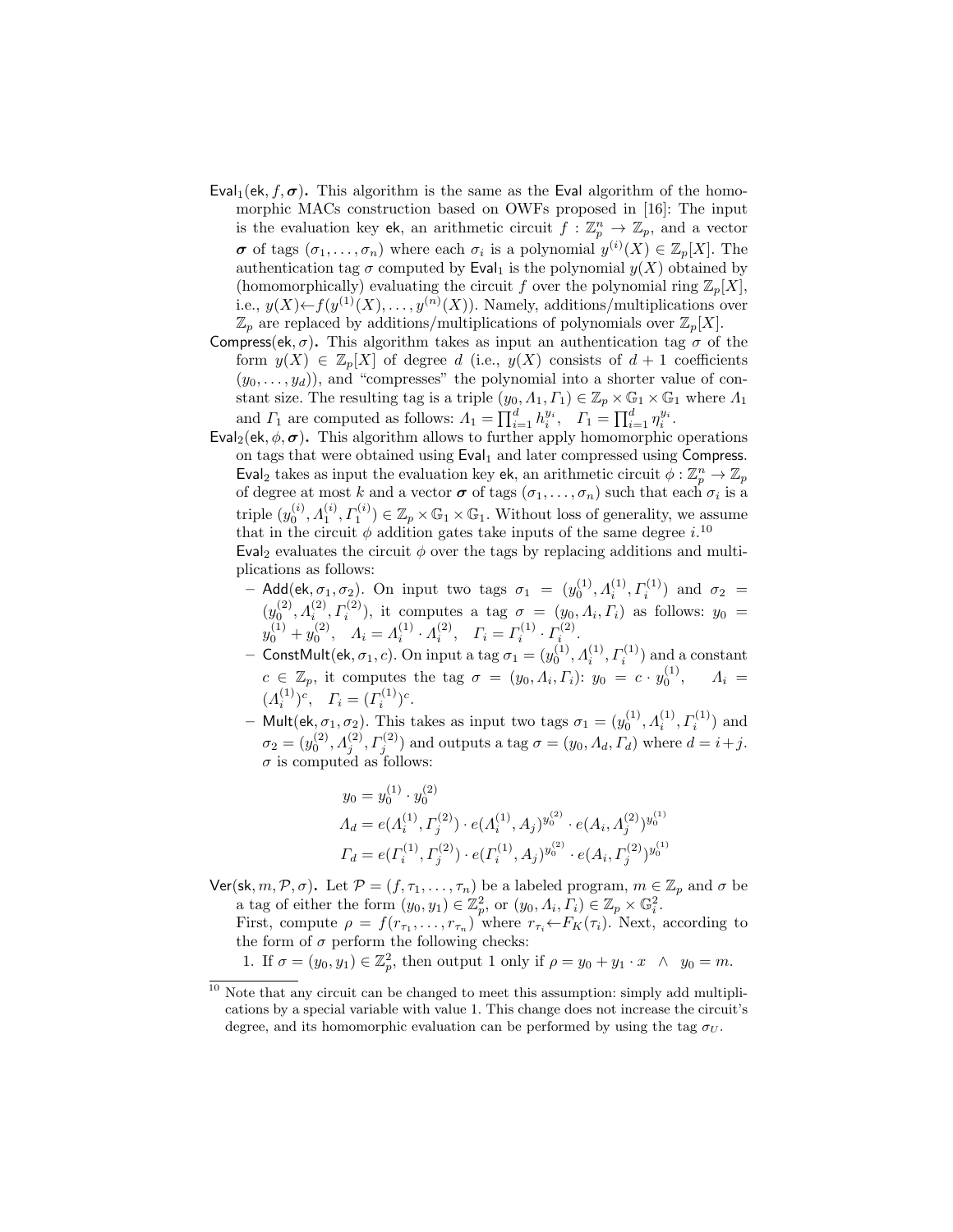2. If  $\sigma = (y_0, \Lambda_i, \Gamma_i) \in \mathbb{Z}_p \times \mathbb{G}_1^2$ , then output 1 only if  $y_0 = m \Lambda$  $(g_i^{a^{i-1}})^{\rho-m} = \Lambda_i \quad \wedge \quad \Lambda_i^a = \Gamma_i.$ 

For lack of space, the correctness of the scheme is shown in the full version.

In the following theorem we prove the security of the scheme for the class of arithmetic circuits of (total) degree  $\Delta$  such that  $\Delta < p$ , and in particular when  $0 < \Delta/p < 1$  is the inverse of a small constant (e.g., 1/2). For lack of space, the proof of the theorem appears in the full version.

**Theorem 2.** If F is a PRF and the computational  $(D, k)$ -MDHI assumption holds for  $\mathcal G$ , then the homomorphic MAC scheme described in Section 4 is secure.

Possible Candidates. Here we discuss the possible instantiations of our scheme. A brief summary is also provided in Table 1.

GGH GRADED ENCODINGS. A first instantiation is obtained by using the recent proposal of multilinear maps [24, 21]. Since these realizations allow for a number of levels  $k$  which is polynomial in the security parameter, we obtain a homomorphic MAC that supports circuits of bounded polynomial degree and that, in particular, allows for degree- $k$  composition. Also, due to the properties of the current multilinear maps realizations, the size of the final authentication tags (i.e., as generated by  $\text{Eval}_2$ ) is  $O(d)$  where  $d \leq k$  is the degree of the composition circuit  $\phi$ . This limitation stems from the fact that in all current realizations the size of an encoding at level d is  $O(d)$ . Hence, we obtain the following corollary.

**Corollary 1.** Assume that  $F$  is a PRF,  $G$  is an instantiation of multilinear maps as in [24, 21], and the computational  $(D, k)$ -MDHI assumption holds for G with  $D, k = \text{poly}(\lambda)$ . Then the scheme of Section 4 is a secure homomorphic MAC with authentication tags of size  $O(k)$  and that supports computations expressed by arithmetic circuits of degree at most D and composition circuits of degree at most k.

Supporting circuits of polynomial depth via compact multilinear maps. We note that the succinctness and the expressiveness (i.e., the class of circuits that are supported) of our construction crucially depend on the properties of the graded encoding. In particular, it is interesting to note that, in principle, we could support almost arbitrary circuits (i.e., of polynomial depth) and achieve full succinctness if the scheme is implemented with multilinear maps that allow for an exponential number of levels and that are compact. In this case, it is not even necessary to distinguish between  $Eval<sub>1</sub>$  and  $Eval<sub>2</sub>$ : we can "merge" the algorithms Auth and Compress in order to create tags that are directly level-1 encodings, and then use  $Eval<sub>2</sub>$  to perform all the homomorphic operations. Although multilinear groups with such properties are not known, our result has the potential of yielding a fully-fledged homomorphic MAC. Indeed, our construction uses multilinear maps in a generic way, and its security holds against adversaries making an unbounded number of verification queries, in contrast to the fully-homomorphic MAC of Gennaro-Wichs, that can support only a constant number of verification queries.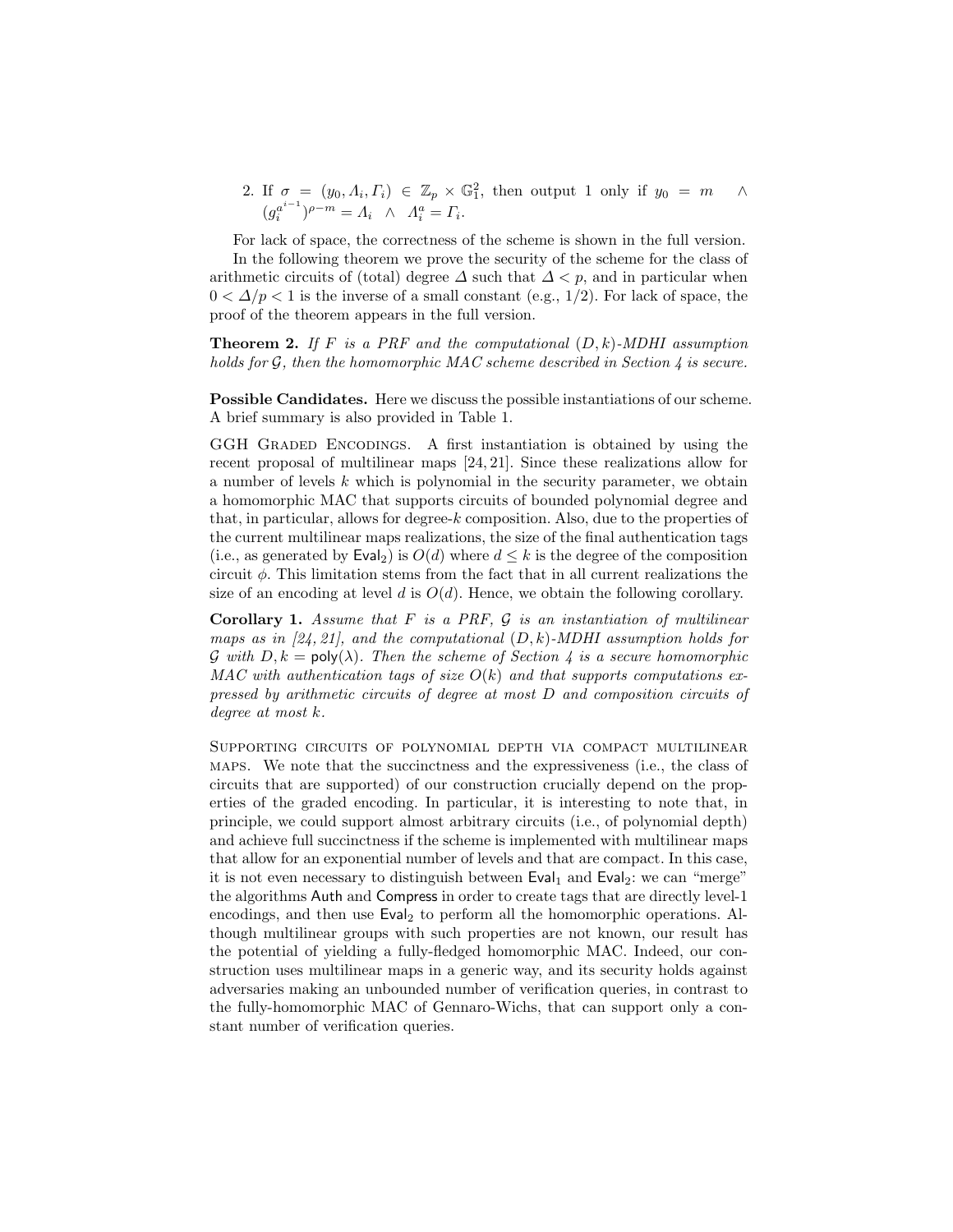Corollary 2. Assume that  $F$  is a PRF,  $G$  is an (ideal) instantiation of compact multilinear maps, and the computational  $(1, k)$ -MDHI assumption holds for G for any  $k < p/2 \approx 2^{\lambda-1}$ . Then the scheme of Section 4 is a secure homomorphic MAC with authentication tags of size  $O(1)$  and that supports computations expressed by arithmetic circuits of degree at most k.

| <b>Scheme</b>                                 |              | $\begin{array}{c}\n\text{Tag} \\ \text{Size}\n\end{array}\n\left \text{Composition}.\right $ | Supported<br>Computations                      | $ {\rm Assumption} _{\rm Queries} $ | Verif.   |
|-----------------------------------------------|--------------|----------------------------------------------------------------------------------------------|------------------------------------------------|-------------------------------------|----------|
| CF13-1 [16]                                   | O(d)         |                                                                                              | $degree-d$ circuits                            | <b>OWF</b>                          |          |
| $CF13-2$ [16]                                 | O(1)         | $\times$                                                                                     | $degree-D$ circuits                            | $D$ -DHI                            |          |
| GW13 <sup>[28]</sup>                          | $O(\lambda)$ |                                                                                              | Arbitrary<br>circuits                          | <b>FHE</b>                          | $\times$ |
| This work with graded<br>encodings $[24, 21]$ | O(k)         | $degree-k$<br>circuits                                                                       | $degree(D+k)$<br>circuits                      | $(D, k)$ -MDHI                      |          |
| This work with<br>ideal $k$ -linear maps      | O(1)         |                                                                                              | $degree-k$ circuits<br>$\forall k : k/p < 1/2$ | $(1,k)$ -MDHI                       |          |

**Table 1.** Summary of homomorphic MACs instantiations with message space  $\mathbb{Z}_p$ . The last column indicates whether unbounded verification queries are supported or not.

Acknowledgements. The research of Dario Fiore is partially supported by the European Commission's Seventh Framework Programme Marie Curie Cofund Action AMAROUT II (grant no. 291803). The research of Rosario Gennaro was sponsored by the U.S. Army Research Laboratory and the U.K. Ministry of Defense and was accomplished under Agreement Number W911NF-06-3-0001. The views and conclusions contained in this document are those of the author(s) and should not be interpreted as representing the official policies, either expressed or implied, of the U.S. Army Research Laboratory, the U.S. Government, the U.K. Ministry of Defence or the U.K. Government. The U.S. and U.K. Governments are authorized to reproduce and distribute reprints for Government purposes notwithstanding any copyright notation hereon.

## References

- 1. S. Agrawal and D. Boneh. Homomorphic MACs: MAC-based integrity for network coding. In M. Abdalla, D. Pointcheval, P.-A. Fouque, and D. Vergnaud, editors, ACNS 09, volume 5536 of LNCS, pages 292–305. Springer, June 2009.
- 2. N. Attrapadung and B. Libert. Homomorphic network coding signatures in the standard model. In D. Catalano, N. Fazio, R. Gennaro, and A. Nicolosi, editors, PKC 2011, volume 6571 of LNCS, pages 17–34. Springer, Mar. 2011.
- 3. N. Attrapadung, B. Libert, and T. Peters. Efficient completely context-hiding quotable and linearly homomorphic signatures. In PKC 2013, volume 7778 of LNCS, pages 386–404. Springer, 2013.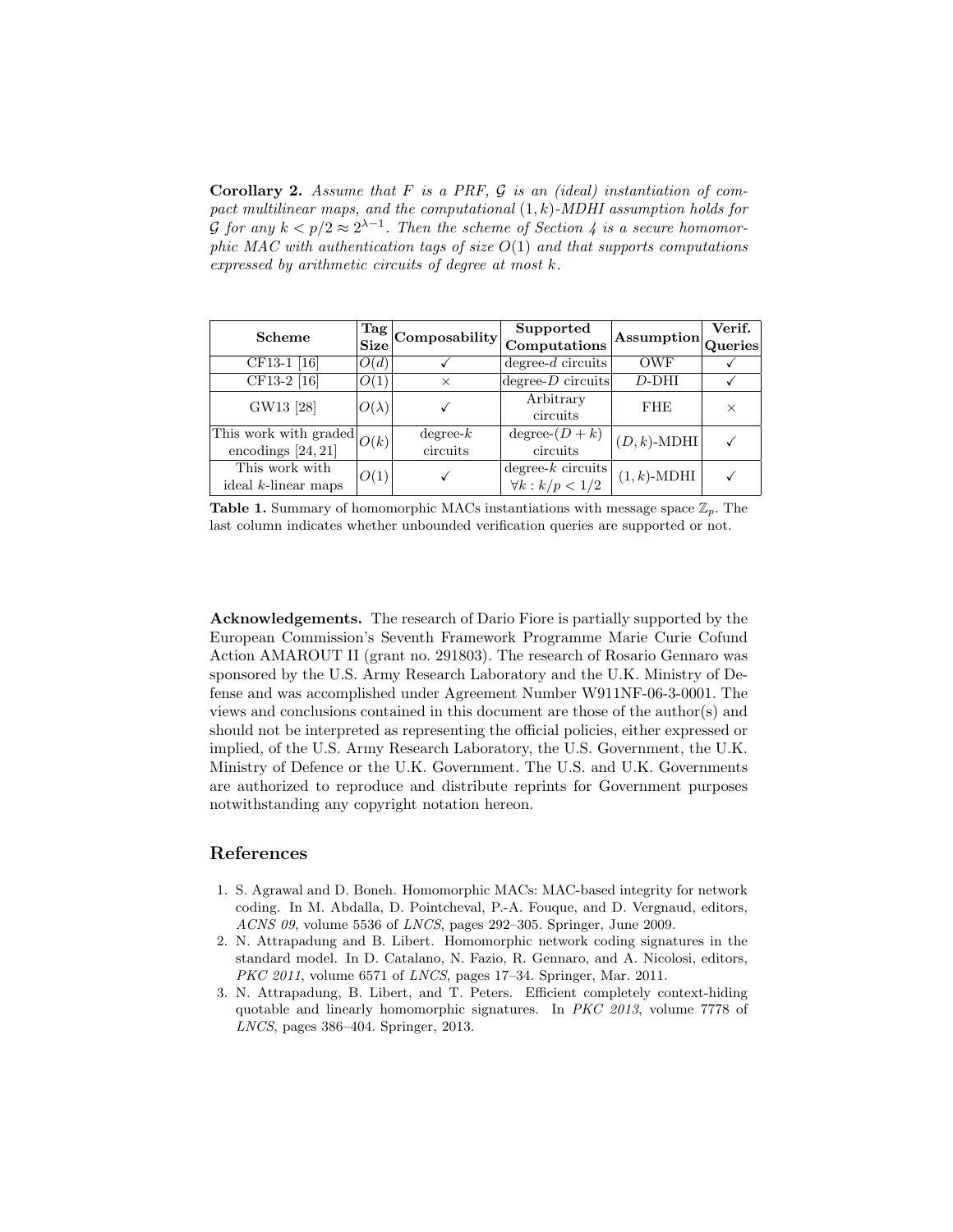- 4. M. Backes, D. Fiore, and R. M. Reischuk. Verifiable delegation of computation on outsourced data. In 2013 ACM Conference on Computer and Communication Security. ACM Press, November 2013.
- 5. S. Benabbas, R. Gennaro, and Y. Vahlis. Verifiable delegation of computation over large datasets. In P. Rogaway, editor, CRYPTO 2011, volume 6841 of LNCS, pages 111–131. Springer, Aug. 2011.
- 6. N. Bitansky, R. Canetti, A. Chiesa, and E. Tromer. From extractable collision resistance to succinct non-interactive arguments of knowledge, and back again. In ITCS '12: Proceedings of the 3rd Symposium on Innovations in Theoretical Computer Science, 2012.
- 7. N. Bitansky, R. Canetti, A. Chiesa, and E. Tromer. Recursive composition and bootstrapping for snarks and proof-carrying data. STOC, 2013.
- 8. N. Bitansky, A. Chiesa, Y. Ishai, R. Ostrovsky, and O. Paneth. Succinct noninteractive arguments via linear interactive proofs. In TCC, pages 315–333, 2013.
- 9. D. Boneh, X. Boyen, and E.-J. Goh. Hierarchical identity based encryption with constant size ciphertext. In R. Cramer, editor, EUROCRYPT 2005, volume 3494 of LNCS, pages 440–456. Springer, May 2005.
- 10. D. Boneh, D. Freeman, J. Katz, and B. Waters. Signing a linear subspace: Signature schemes for network coding. In S. Jarecki and G. Tsudik, editors, PKC 2009, volume 5443 of LNCS, pages 68–87. Springer, Mar. 2009.
- 11. D. Boneh and D. M. Freeman. Homomorphic signatures for polynomial functions. In K. G. Paterson, editor, EUROCRYPT 2011, volume 6632 of LNCS, pages 149– 168. Springer, May 2011.
- 12. D. Boneh and D. M. Freeman. Linearly homomorphic signatures over binary fields and new tools for lattice-based signatures. In D. Catalano, N. Fazio, R. Gennaro, and A. Nicolosi, editors, PKC 2011, volume 6571 of LNCS, pages 1–16. Springer, Mar. 2011.
- 13. D. Boneh, E.-J. Goh, and K. Nissim. Evaluating 2-DNF formulas on ciphertexts. In J. Kilian, editor, TCC 2005, volume 3378 of LNCS, pages 325–341. Springer, Feb. 2005.
- 14. X. Boyen. The uber-assumption family (invited talk). In S. D. Galbraith and K. G. Paterson, editors, PAIRING 2008, volume 5209 of LNCS, pages 39–56. Springer, Sept. 2008.
- 15. Z. Brakerski and V. Vaikuntanathan. Efficient fully homomorphic encryption from (standard) LWE. In R. Ostrovsky, editor, 52nd FOCS, pages 97–106. IEEE Computer Society Press, Oct. 2011.
- 16. D. Catalano and D. Fiore. Practical homomorphic MACs for arithmetic circuits. In EUROCRYPT 2013, 2013.
- 17. D. Catalano, D. Fiore, R. Gennaro, and K. Vamvourellis. Algebraic (trapdoor) one way functions and their applications. In TCC 2013, volume 7785 of LNCS, pages 680–699. Springer, 2013.
- 18. D. Catalano, D. Fiore, and B. Warinschi. Adaptive pseudo-free groups and applications. In K. G. Paterson, editor, EUROCRYPT 2011, volume 6632 of LNCS, pages 207–223. Springer, May 2011.
- 19. D. Catalano, D. Fiore, and B. Warinschi. Efficient network coding signatures in the standard model. In M. Fischlin, J. Buchmann, and M. Manulis, editors, PKC 2012, volume 7293 of LNCS, pages 680–696. Springer, May 2012.
- 20. K.-M. Chung, Y. T. Kalai, F.-H. Liu, and R. Raz. Memory delegation. In P. Rogaway, editor, CRYPTO 2011, volume 6841 of LNCS, pages 151–168. Springer, Aug. 2011.